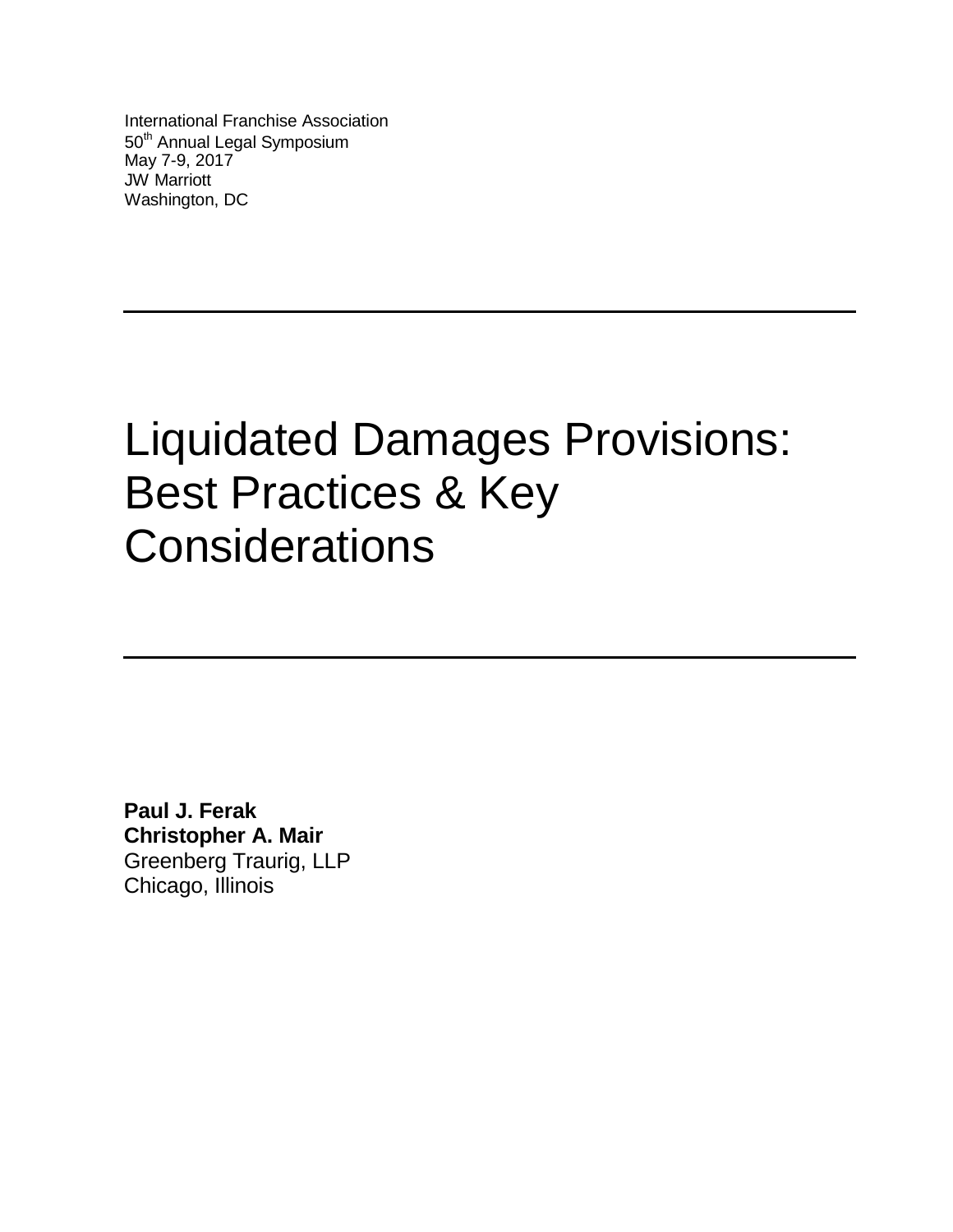# **Table of Contents**

| I.    |                                                                               |  |
|-------|-------------------------------------------------------------------------------|--|
| П.    |                                                                               |  |
| III.  | Liquidated Damages Under the Restatement (Second) of Contracts 2              |  |
| IV.   |                                                                               |  |
| А.    |                                                                               |  |
| В.    |                                                                               |  |
| C.    |                                                                               |  |
| V.    |                                                                               |  |
| А.    |                                                                               |  |
| В.    |                                                                               |  |
| C.    |                                                                               |  |
| VI.   |                                                                               |  |
| Α.    | Best Practices for Drafting Liquidated Damages Provisions  11                 |  |
|       | 1.                                                                            |  |
|       | 2.                                                                            |  |
|       | 3.<br>Consider All of the Provisions in the Contract and How They Interact 12 |  |
| B.    | Examples of Liquidated Damages Provisions Found to be Valid  14               |  |
| C.    | Examples of Liquidated Damages Provisions Found to be Invalid 17              |  |
| VII.  |                                                                               |  |
| VIII. |                                                                               |  |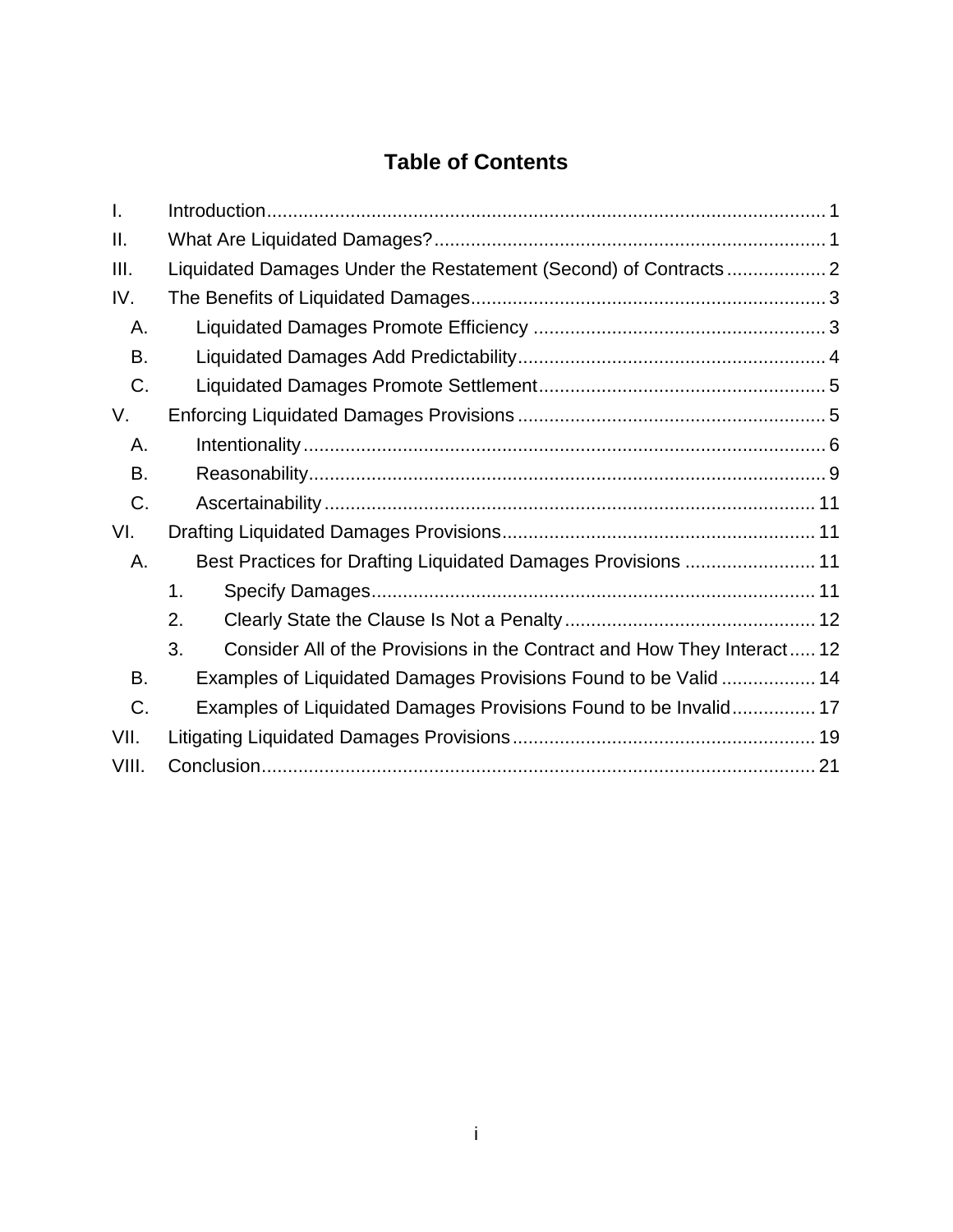#### <span id="page-2-0"></span>**I. Introduction**

Liquidated damages provisions are important clauses for franchisors and franchisees to keep in mind when negotiating franchise agreements and when they find themselves in a dispute. Whether or not a liquidated damages provision is ultimately included may change and impact a party's decision-making process under the franchise agreement with respect to many important considerations, such as whether and when to terminate the agreement or cease doing business, and the damages that would result from those decisions.

This paper provides a greater understanding of liquidated damages provisions and their use in franchise agreements. Section II explores what liquidated damages are with a quick historical analysis of its origins, followed by an examination of current prevailing law. Section III examines the Restatement (Second) of Contract's approach to liquidated damages. Section IV discusses the benefits associated with liquidated damages provisions, with a particular focus on the resulting efficiency and predictability they add to the agreement, as well as their involvement in assisting with the early resolution of disputes. Section V shifts the discussion towards understanding the necessary elements that must be present to enforce a liquidated damages provision. Section VI provides tips on how to best draft a liquidated damages provision, including examples of well-drafted and poorly drafted provisions, and particular things to consider, including state law differences. Section VII evaluates ways in which a party may successfully defend against the enforcement of liquidated damages provisions.

## <span id="page-2-1"></span>**II. What Are Liquidated Damages?**

Black's Law Dictionary defines "liquidated damages" as "cash compensation, agreed to by a signed, written contract for breach of contract, payable to the aggrieved party." When parties to a franchise agreement include a liquidated damages provision in their contract, they are agreeing upfront to a certain computation of potential damages before a breach of the contract ever occurs.

The fundamental purpose of a liquidated damages provision is to provide a reasonable measure of compensation in the event a breach occurs where, at the time the provision is agreed to, the damages are indeterminable or will be otherwise difficult to prove. <sup>1</sup> Put another way, "a liquidated damages clause in a contract is an advance settlement of the anticipated actual damages arising from a future breach. It allows contracting parties to protect themselves against the difficulty, uncertainty, and expenses involved when trying to ascertain actual damages."<sup>2</sup>

Early English legal history forms the basis of liquidated damages and the defenses that are available to attack them. The application of liquidated damages in law

 $\overline{a}$ <sup>1</sup> Williston on Contracts, § 65:3 (4th Ed.)

<sup>2</sup> *Gator Apple, LLC v. App. Tex. Rests., Inc.*, 442 S.W. 3d 521, 535 (Ct. App. Tex. 2014).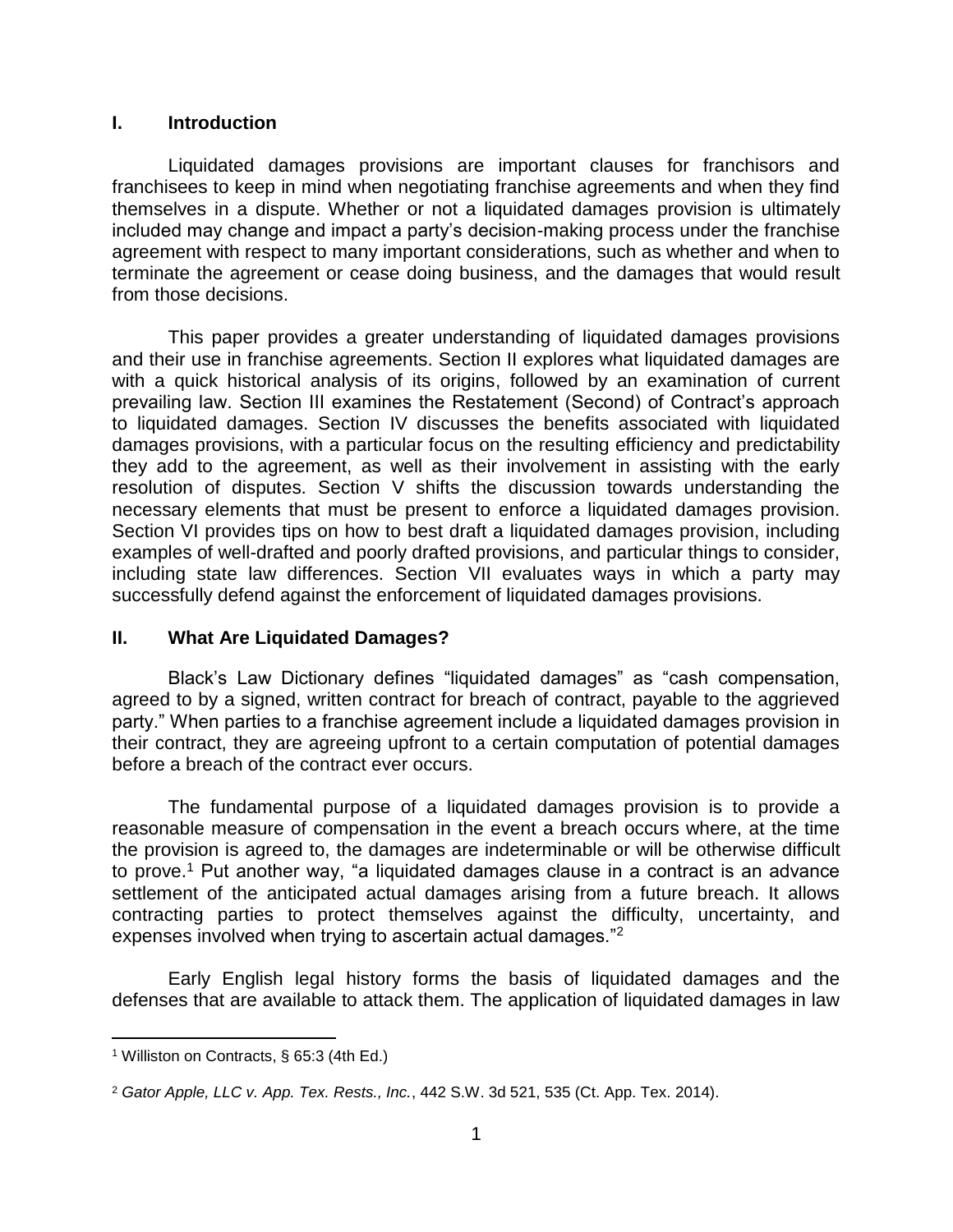developed as a reaction to the harshness of penal bonds—a form of assurance whereby an individual would bind himself to pay a definite sum of money in the event he failed to perform another primary obligation. $3$  If a party breached the agreement, the entire amount of the bond was due immediately, without any consideration of actual damage suffered.<sup>4</sup> Parties in breach of contractual obligations were being unfairly penalized and forced to pay disproportionate sums of money to the non-breaching party, even in circumstances where the non-breaching party suffered no damages as a result of the breach.<sup>5</sup> As jurisprudence in this area of law continued to evolve, courts began to grant relief against these harsh penal bonds, finding that stipulated penalties are void and unenforceable as a matter of law.<sup>6</sup>

American courts realized that in certain situations where the actual damages could not be readily ascertained, promises to pay a stipulated sum in the event of a breach of contract were a valid alternative to the uncertainty of a jury's award.<sup>7</sup> These courts subsequently allowed recovery where the parties had attempted to reasonably estimate in advance the damages that might result from a breach. However, borrowing from the English courts, American courts also made sure that unreasonable provisions, or those whose damages could be construed as a penalty, would not be enforced.

## <span id="page-3-0"></span>**III. Liquidated Damages Under the Restatement (Second) of Contracts**

Although contract law and franchise law under the American common law system can vary from state to state, many state courts have adopted the Restatement (Second) of Contracts when analyzing the enforceability of liquidated damages provisions. Such adoptions have provided greater clarity and uniformity for and between contracting parties, especially with respect to key clauses like liquidated damages provisions that are frequently included in franchise agreements.<sup>8</sup>

5 *Id.*

<sup>6</sup> *Harwood, supra* note 3.

7 *Id.*

 $\overline{a}$ <sup>3</sup> William S. Harwood, *Liquidated Damages: A Comparison of the Common Law and the Uniform Commercial Code*, 45 FORDHAM L. REV. 1349, 1349 (1977).

<sup>4</sup> Susan v. Ferris, *Liquidated Damages Recovery Under the Restatement (Second) of Contracts*, 67 CORNELL L. REV. 862, 862 (1982).

<sup>&</sup>lt;sup>8</sup> The UCC and related case law is another consideration that courts may consider when determining whether liquidated damages are appropriate. The UCC covers the sale of goods. Section 2-718 of the UCC states that ". . . [d]amages for breach by either party may be liquidated in the agreement but only at an amount which is reasonable in the light of the anticipated or actual harm caused by the breach, the difficulties of proof of loss, and the inconvenience or nonfeasibility of otherwise obtaining an adequate remedy. A term fixing unreasonably large liquidated damages is void as a penalty."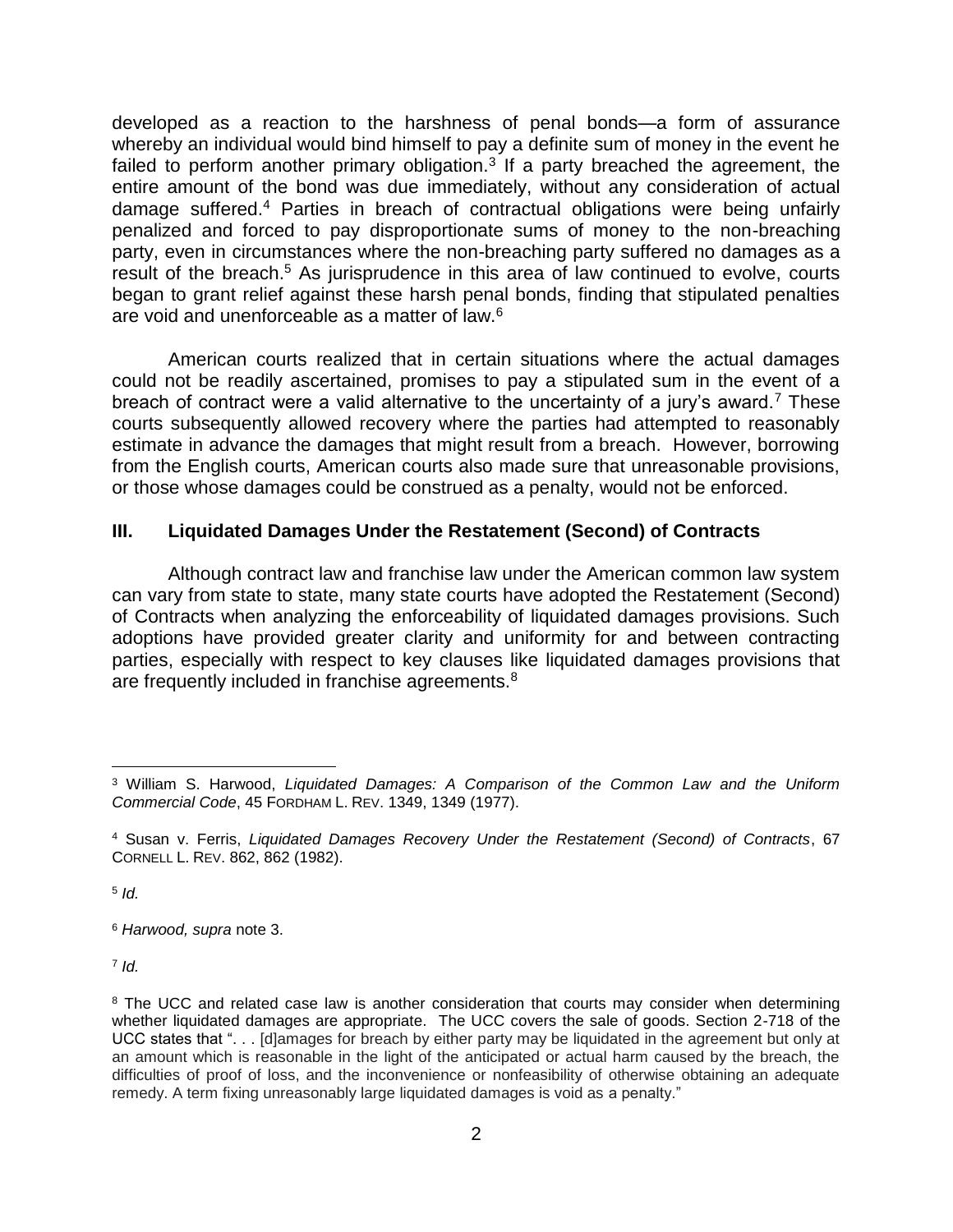Under the Restatement (Second) of Contracts, the validity of a liquidated damages provision turns on (1) the reasonableness of the stated liquidated damages amount compared to the amount of the anticipated loss as a result of the breach and (2) the difficulty of determining actual damages. The Restatement (Second) of Contracts provides:

Damages for breach by either party may be liquidated in the agreement but only at an amount that is reasonable in the light of the anticipated or actual loss caused by the breach and the difficulties of proof of loss. A term fixing unreasonably large liquidated damages is unenforceable on grounds of public policy as a penalty.<sup>9</sup>

Through case law and statutes, most jurisdictions have adopted a reasonableness standard similar to that of the Restatement and incorporate the components of proportionality and difficulty in ascertaining actual damages.<sup>10</sup>

## <span id="page-4-0"></span>**IV. The Benefits of Liquidated Damages**

Liquidated damages provisions offer several benefits to the contracting parties, as well as the legal system. The enforcement of liquidated damages saves the time of courts, juries, parties, and witnesses, all while reducing the expense of litigation.<sup>11</sup> Liquidated damages provisions can add predictability by providing an agreed upon damage amount for certain types of breaches. They can promote a quicker, earlier resolution of a dispute since the damages result has already been determined.

Liquidated damages can be found in all types of contracts and are commonly found in franchise agreements. There are no limits on which types of industries use them. They are found in franchise agreements for the operation of hotels and lodging facilities, restaurants, shipping services, and all other types of businesses.

# **A. Liquidated Damages Promote Efficiency**

<span id="page-4-1"></span>Liquidated damages promote efficiency by eliminating a party's need to prove compensatory damages after one party's breach. Use of a liquidated damages provision eliminates the time and expense of retaining experts and having to engage in protracted legal proceedings to determine actual damages.<sup>12</sup>

<sup>9</sup> Restatement (Second) of Contracts § 356 (1981).

<sup>10</sup> Dennis R. LaFiura and David S. Sager, *Liquidated Damages Provisions and the Case for Routine Enforcement*, FRANCHISE L.J. 175 (2001).

<sup>11</sup> Restatement, *supra* note 9, comment (a).

<sup>12</sup> LaFiura and Sager, supra note 10 at 177; Michael Pressman, *Article: The Two-Contract Approach to Liquidated Damages: A New Framework for Exploring the Penalty Clause Debate*, 7 VA. L. & BUS. REV. 651, 656 (2013) ("If there is no need to try the issue of damages, both the judicial system and the parties will avoid the extra time and expense associated with more litigation.").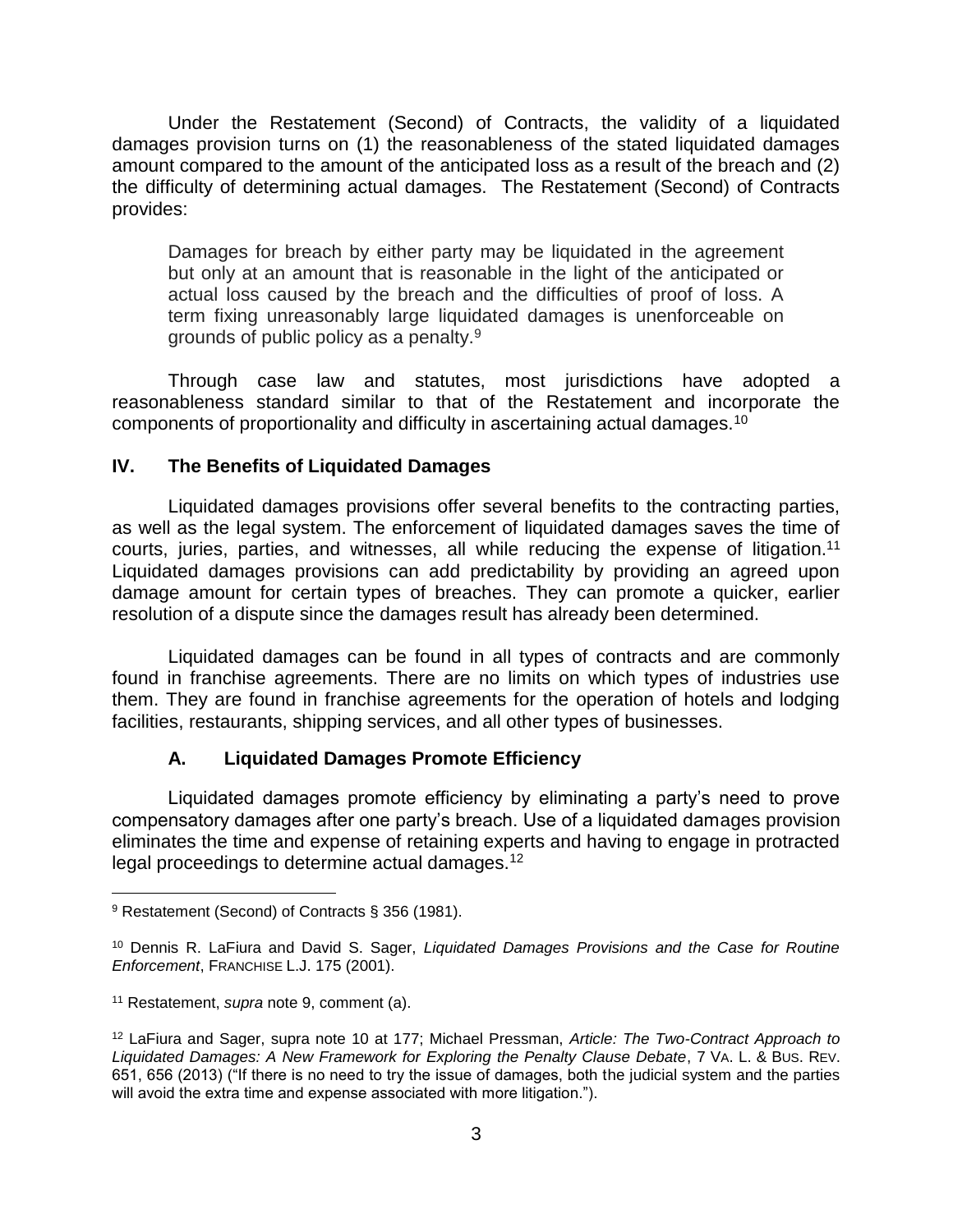"Compensatory damages are intended to compensate a plaintiff for actual injury or loss, and are designed to restore the injured party to as good a position as he would have been in if performance had been rendered as promised."<sup>13</sup>

The process of calculating compensatory damages, however, is not always easy, particularly when there is no readily identifiable benchmark or method for calculating them. This could result from the lack of sufficient historical sales or other information. It could result from various uncertainties associated with the business or for other reasons. Different courts may also define damages differently, applying different burdens of proof or other criteria. For example, in some states, lost profits are considered consequential damages and have special proof requirements.<sup>14</sup> In other courts, lost profits are considered direct damages, and not consequential damages.<sup>15</sup> With a liquidated damages provision, parties to the franchise agreement can be less concerned about how the jurisdiction in which they are litigating views lost profits or other types of damages. An enforceable liquidated damages provision can provide the agreed-upon amount to which the non-breaching party is entitled. Costs of litigation are likely to be less, as the parties no longer need to devote the same level of resources towards hiring experts to prepare reports supporting each side's compensatory damages calculation. The time from filing to judgment can also be shortened dramatically, avoiding the amount of time it normally takes for a case to be completed.

## **B. Liquidated Damages Add Predictability**

<span id="page-5-0"></span>Predictability plays an important role in the overall stability of the civil legal system.<sup>16</sup> "In the absence of stability and predictability in law, citizens have difficulty managing their affairs."<sup>17</sup> Parties to a contract have a vested interest in participating in a system that operates and resolves disputes in a way that stakeholders may anticipate, understand, and predict based on prior applications of the law. General consensus holds that more predictable courts function to provide better balance and cohesion for the determination of rights, and provisions like liquidated damages clauses have consistently affirmed the idea that parties prefer more certainty over less certainty in business dealings.

<sup>13</sup> Frederick W. Rose, *Substantive and Procedural Aspects of Assuming Damages in Commercial Litigation*, 2004.

<sup>14</sup> *See, e.g.*, *DaimlerChrystler Motors Co., LLC v. Manuel*, 362 S.W. 3d 160, 184 (Ct. App. Tex. 2012); *Flagstaff Affordable Hous. L.P. v. Design Alliance, Inc.*, 223 Ariz. 320, 323 (2010).

<sup>15</sup> *Biotronik A.G. v. Conor Medsystems Ireland, Ltd.*, 117 A.D. 3d 551, 553 (App. Div. 1st N.Y. 2014).

<sup>16</sup> Stefanie A. Lindquist and Frank C. Cross, *Stability, Predictability and the Rule of Law: Stare Decisis as Reciprocity Norm*, Rule of Law Conference.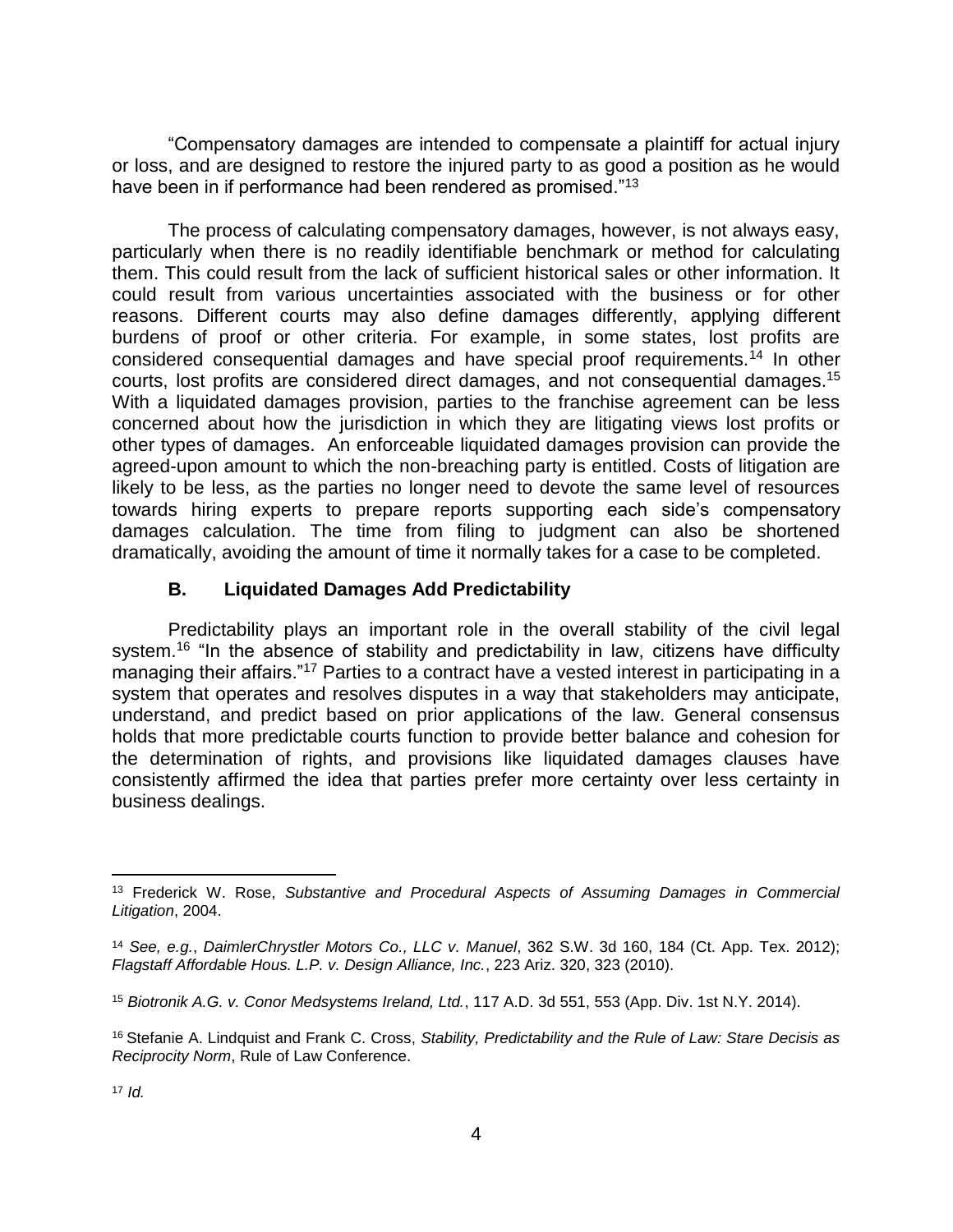Liquidated damages provisions help eliminate uncertainty associated with contractual breaches by giving the parties a compensatory framework from which actions triggering a payment obligation are clearly defined.<sup>18</sup> With a valid and enforceable liquidated damages provision in the franchise agreement, parties have a more precise understanding of the likely exposure when engaging in a pre-case assessment of the costs and benefits associated with resolving a dispute and the pursuit of other business interests. For example, liquidated damages can allow a franchisee to better consider the costs of a breach and compare them to the costs of performance both before and during the franchise relationship.<sup>19</sup>

## **C. Liquidated Damages Promote Settlement**

<span id="page-6-0"></span>Additionally, a liquidated damages provision may encourage an early settlement due to the mere presence of the amount specified in the provision.<sup>20</sup> Although the parties may disagree on issues regarding the enforceability or validity of a liquidated damages provision, a franchisee can evaluate its risk through a cost-benefit analysis framework, thus determining its desire to proceed with or take to steps to avoid litigation.<sup>21</sup> The leverage created by a valid and enforceable liquidated damages provision can cause disputes to settle that may otherwise be litigated.

## <span id="page-6-1"></span>**V. Enforcing Liquidated Damages Provisions**

In the context of franchise agreements, liquidated damages provisions are often not reciprocal, but they could be. Typically, they provide a stipulated amount due to the franchisor in the event that the parties' agreement terminates prematurely after a franchisee's breach of the franchise agreement. The breach could relate to a variety of circumstances, including failure to pay royalty or other fees, the wrongful cessation of business, delay in construction and/or development, or the unauthorized use of marks. The clause provides the franchisor the ability to recover an agreed upon amount of money for the damages incurred going forward.

Generally, a liquidated damages provision will be enforced if (1) it appears that the parties intended to liquidate damages; (2) at the time of contracting, the amount of damages specified was a reasonable estimate of the presumed actual damages that would result from a breach; and (3) at the time of contracting, it was difficult to ascertain

<sup>18</sup> Craig Enochs, *Negotiating Enforceable Liquidated Damages Clauses in Business Contracts*, Slide #5 (June 2, 2015).

<sup>19</sup> LaFiura and Sager, *supra* note 10 at 178.

<sup>20</sup> Larry A. Dimatteo, *A Theory of Efficient Penalty: Eliminating the Law of Liquidated Damages*, 38 AM. BUS. L.J. 633, 634 (2001).

<sup>21</sup> *See* LaFiura and Sager, *supra* note 10 at 178.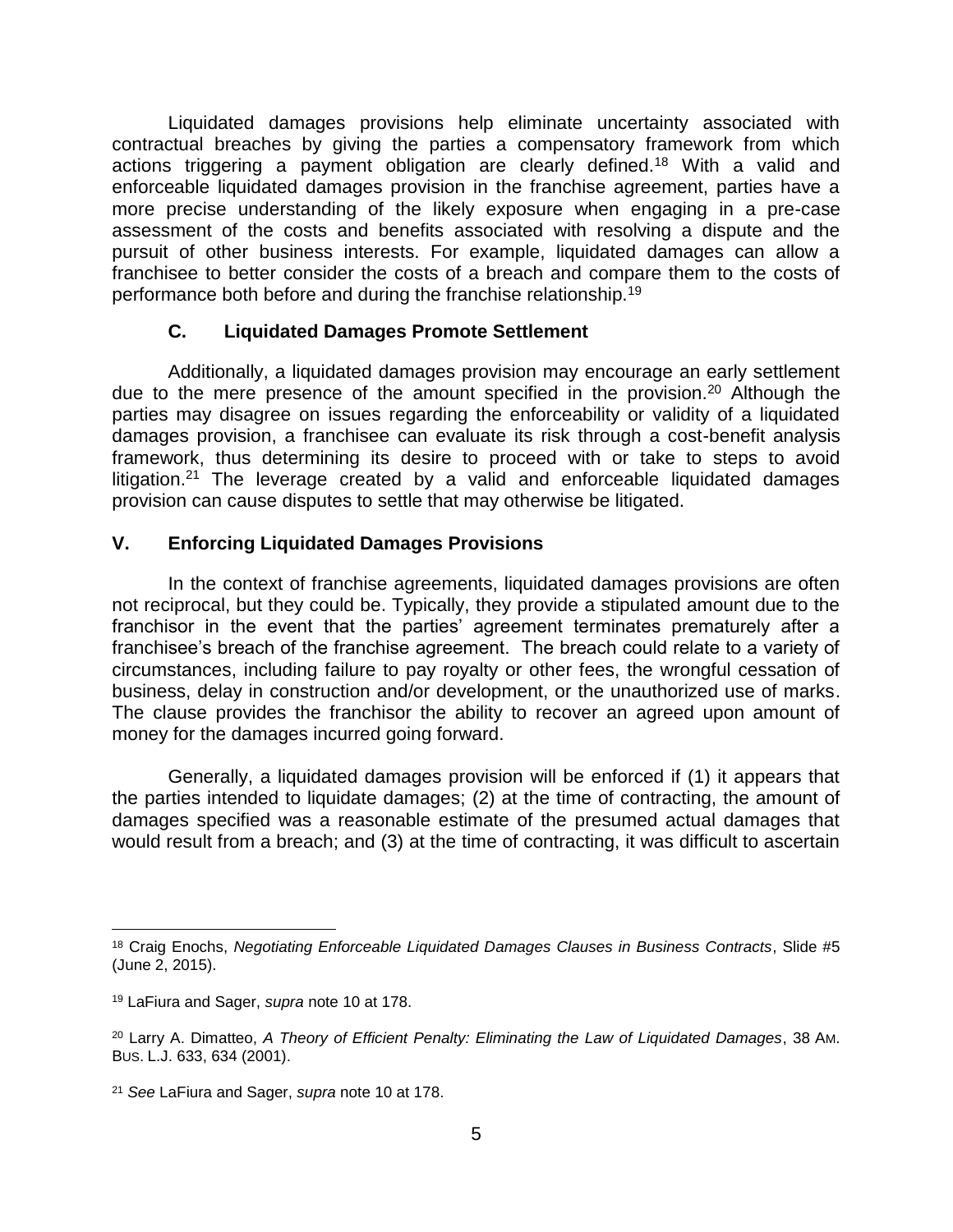the amount of damages that would result from a breach.<sup>22</sup> Courts have held that all three elements must be met for a party to prevail on a claim for liquidated damages.

Thus, for the purpose of establishing each of these elements, it is important to draft the franchise agreement with heightened particularity, keeping the following key considerations in mind:

- Language and Labels Can Matter: the simplest way to help demonstrate that the liquidated damages provision is intended to be compensatory, rather than punitive, is to explicitly state the intent in the clause itself.<sup>23</sup>
- Specify the Type of Breach to Which the Liquidated Damages Provision Applies: including an explanation of the type(s) of breach that would give rise to the liquidated damages provision helps convey the parties' specific intent to utilize liquidated damages for a particular breach and also ensure that liquidated damages are being used only when determining damages would otherwise be difficult to  $d_0$ <sup>24</sup>
- Provide a Reasonable Formula for Calculating the Liquidated Damages: case law across jurisdictions has developed a clear pattern regarding the use of a liquidated damages calculation; if the calculation results in a reasonable estimate of damages for the breach, the court will likely uphold the enforceability of the provision.<sup>25</sup> It is important to have information that supports the reasonableness of the liquidated amount.
- Choose Situations When Calculating Damages Would Be Difficult to Do: courts will enforce liquidated damages when it would be difficult to assess damages for a particular breach. Likely candidates for enforceable provisions include those intended to cover potential lost profits or other prospective damages that would be difficult to determine based on the surrounding circumstances.

# **A. Intentionality**

<span id="page-7-0"></span>The first requirement that generally must be established for a liquidated damages provision to be found enforceable is that the parties intended for there to be such a damages provision for a particular breach. Courts make use of as many resources available to ascertain the intent of the parties when evaluating a liquidated damages

<sup>25</sup> *Id.*

 $\overline{a}$ <sup>22</sup> Deborah S. Coldwell, Altresha Q. Burchett-Williams, and Melissa L. Celeste, *In this Issue, Liquidated Damages*, 29 FRANCHISE L.J. 211 (2010).

<sup>23</sup> Henry F. Luepke III, *How to Draft and Enforce a Liquidated Damages Clause*, 61 J. MO. B. 324, 327 (Nov.-Dec. 2005)

<sup>24</sup> *Id.*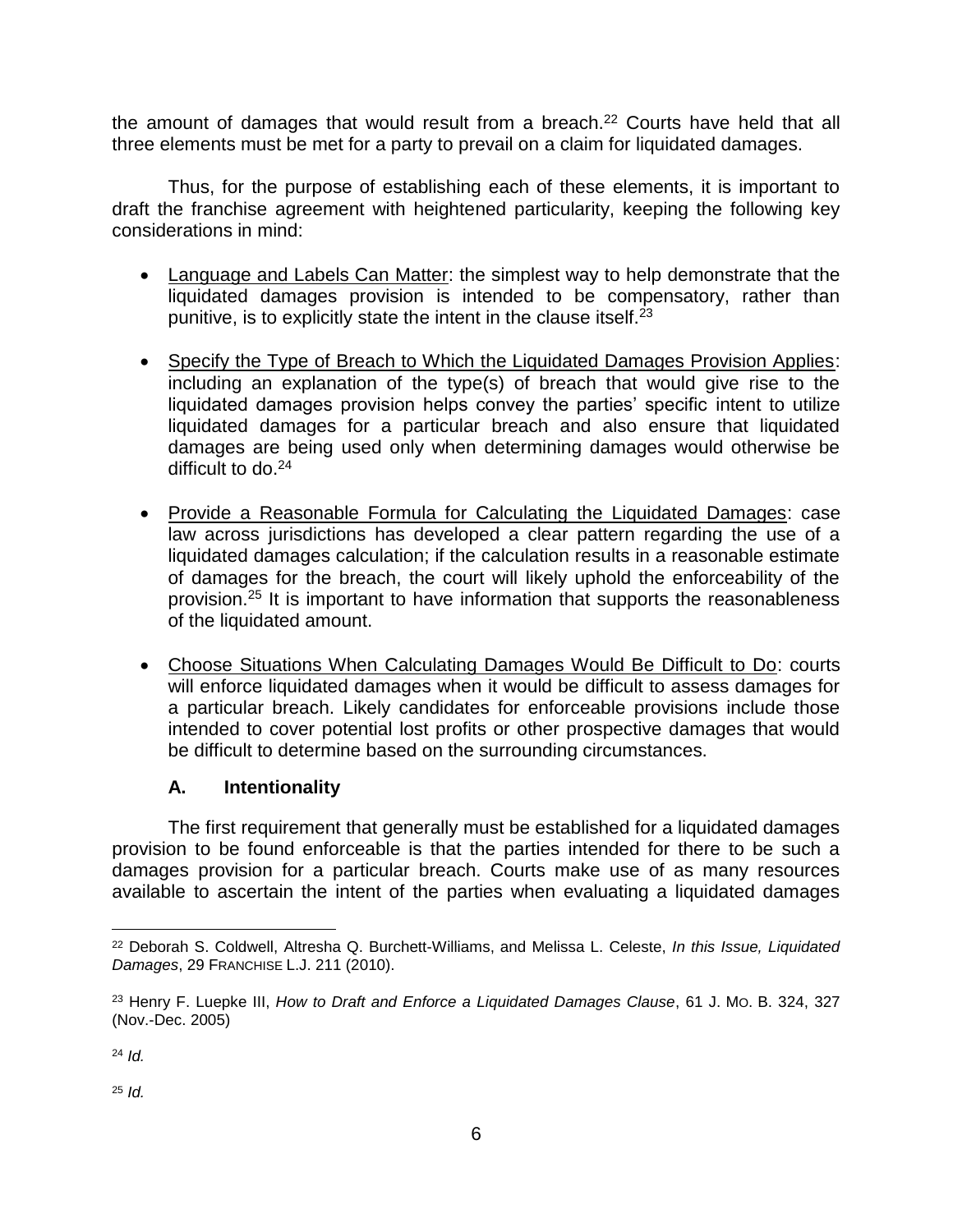provision. "Courts will inquire into the intention of the [parties] by examining the other provisions of the contract, the subject matter, the nature of the contract, the surrounding circumstances, the ease or difficulty in ascertaining the amount of damages, the situation of the parties, and then from the whole decide whether the sum shall be treated as liquidated damages or as a penalty fixed to secure the performance of the contract."<sup>26</sup>

*Hospitality International v. Mahtani* provides a good example of a court's application of the intentionality requirement when determining the validity of a liquidated damages provision.<sup>27</sup> The provision provided:

Upon the expiration or termination of this Agreement or any renewal thereof, Franchisee shall immediately:

(a) Cease to be a Franchisee of Franchisor and cease to operate the former franchised business under the Hospitality Plan . . . .

(b) Pay all sums owing to Franchisor. … the parties recognize the difficulty of calculating damages caused by lost future monthly franchise fees, but nevertheless recognize and agree that such damages will arise, and hereby agree to the following formula as a compromise between them on the calculation of such damages. Upon termination by Franchisor for any default by Franchisee, Franchisor shall be entitled, as liquidated damages and not as a penalty and solely to compensate Franchisor for lost future monthly royalty fees, advertising fees, and reservation sales fees for the period after the termination of this Agreement, to a sum equal to the product of the number of years remaining in the term, including any Renewal Term for which Franchisee has exercised its Renewal Option, of this Agreement (prorated for any period of less than a year) multiplied by an amount equal to fifty percent (50%) of the monthly average of the monthly royalty fees, advertising fees, and reservation sales fees earned (even if not paid) pursuant to paragraph 6(b) hereof over the twelve (12) month period ending with the last day of the month preceding the termination date … .

The court found that the intentionality requirement was met. Applying the tripartite test for determining enforceability, the court stated that the parties intended to provide for damages rather than a penalty. First, "the intent of the parties can be determined from the language of the contract construed as a whole, in addition to the language in the liquidated damages clause and the special circumstances of the case." Second, ". . . the language of the provision, which used the specific words 'liquidated

 $\overline{a}$ <sup>26</sup> Edward C. Dowling, *Liquidated Damages*, Historical Theses and Dissertations Collection at Cornell Law School, 1891, at 8.

<sup>27</sup> 1998 U.S. Dist. LEXIS 16445, at \*53 (M.D. NC 1998).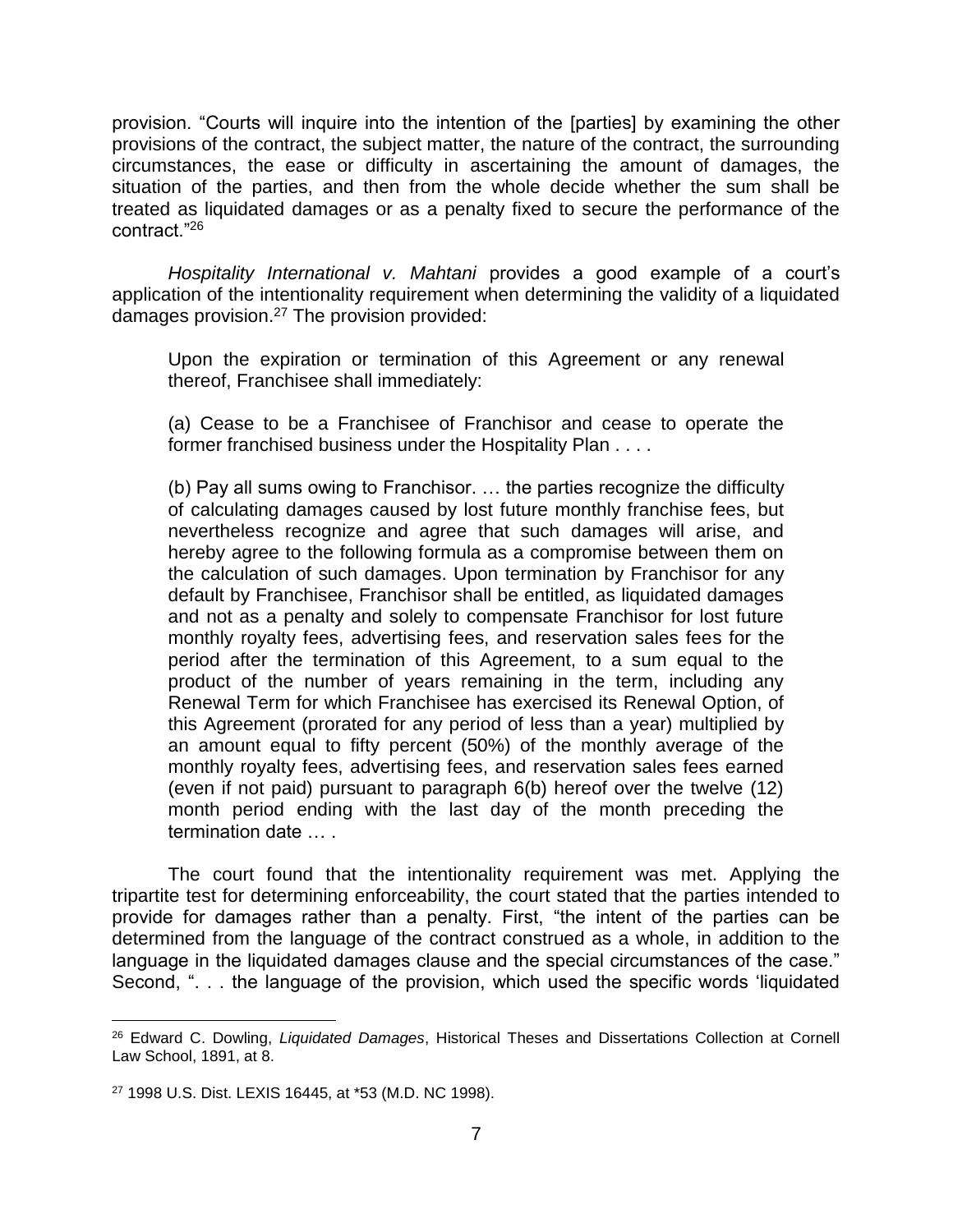damages,' evidenced an intent on behalf of both parties to provide for liquidated damages rather than a penalty." Third, ". . . both parties recognized that in franchise agreements liquidated damages provisions are commonplace."<sup>28</sup>

While adding explicit language to show intent is preferred, courts will also enforce liquidated damages when the circumstances demonstrate that intention. For example, in *Turner v. Atlanta Girls' School, Inc.*, the defendant-parents enrolled their daughter into a private school called the Atlanta Girls' School, signed the contract, and made the required deposit.<sup>29</sup> Three weeks after enrolling, the parents notified the school that their daughter would be enrolling at a different school, and would no longer attend. The school sued the parents demanding payment of the year's full tuition from them, relying on the liquidated damages provision in the contract.<sup>30</sup> The liquidated damages provision stated:

I/We understand that (save as otherwise provided herein) the obligation to pay the tuition for the full academic year is unconditional and that no portion of such fees whether paid or due will be refunded or cancelled in the event of absence, withdrawal, or dismissal. If enrollment is cancelled prior to July 1, 2004 as a consequence of the Student ceasing to be resident in the Metro Atlanta area by the greater of (i) the current distance between Student's residence and AGS and (ii) a 35 mile radius from the School's location, the liability for tuition is limited to the enrollment deposit provided that written notification of change of residency is received by AGS prior to July 1, 2003.<sup>31</sup>

The appellate court affirmed the lower court's grant of summary judgment in favor of the school on the grounds that the liquidated damages provision was a valid and enforceable clause.<sup>32</sup> The court found that the parties clearly intended for the liquidated damages provision to apply in the event of a breach, writing:

[W]hether a provision represents liquidated damages or a penalty does not depend upon the label the parties place on the payment but rather depends on the effect it was intended to have and whether it was reasonable. While the enrollment contract here does not use the label "liquidated damages," the language used is that of a liquidated damages clause in that it clearly sets forth what the damages for a breach shall be. Furthermore, the plain language of the contract does not provide for a

 $\overline{a}$ 

<sup>30</sup> *Id.*

 $31$  *Id.* 

<sup>32</sup> *Id.*

<sup>28</sup> *Id.*

<sup>29</sup> 288 Ga. App. 115, 117 (Ct. App. 2007).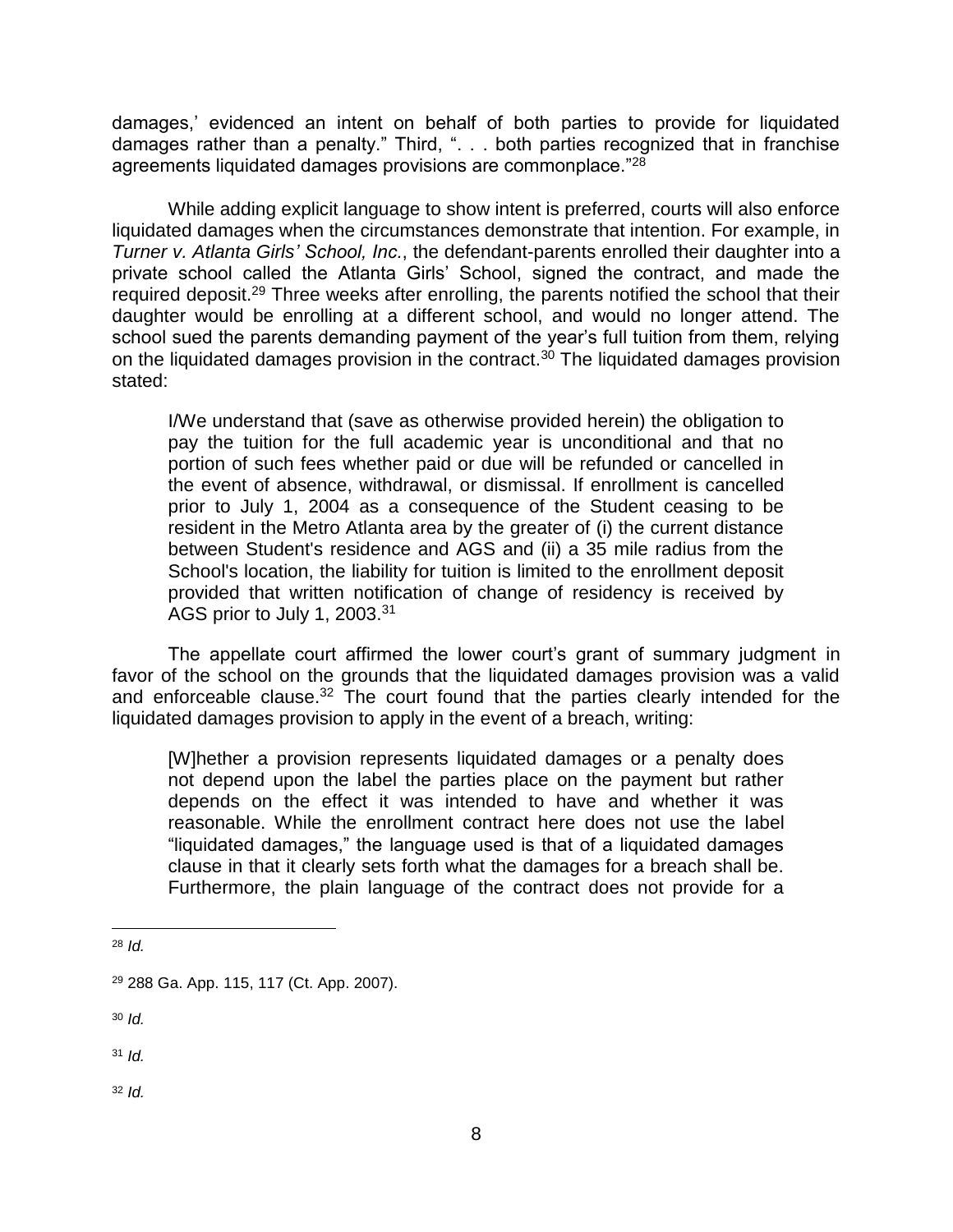penalty. Because the contract language evinces an intent to establish damages of a year's tuition for any withdrawal of a student other than one necessitated by the student no longer being a resident of metropolitan Atlanta, the second prong of the liquidated damages test is satisfied.<sup>33</sup>

## **B. Reasonability**

<span id="page-10-0"></span>The most common disputes relating to liquidated damages provisions concern whether at the time of contracting, the amount of damages specified was a reasonable estimate of the presumed actual damages that would flow from a contractual breach. If the court finds that the amount specified in the liquidated damages provision is unreasonable, then the analysis ends and the clause is deemed unenforceable. *Shree Ganesh, Inc. v. Days Inns Worldwide, Inc.* is a good example of this occurring in the franchise context.<sup>34</sup> In *Shree*, the court found that the contract's liquidated damages clause was unreasonable and therefore an unenforceable penalty.<sup>35</sup> The agreement in dispute provided the following clause with respect to liquidated damages:

If this Agreement terminates by action of the Licensee ... Licensee shall pay the Company within 30 days following the date of such event, as Liquidated Damages, because actual damages incurred by the Company will be difficult or impossible to ascertain, but not as a penalty, in an amount equal to the sum of accrued Recurring Fees during the . . . immediately preceding 24 calendar months (or such shorter period as equals the unexpired prior term of the date of termination, without regard to the express right to terminate the License Agreement prior to the expiration of the term).... Licensee shall also pay any applicable Taxes assessed on such payment. Notwithstanding the foregoing, in no event shall the amount payable pursuant to this Section be less than the product of \$2,000 multiplied by the number of guest rooms in the facility. Payment of Liquidated Damages shall be in addition to the Company's other rights under this Agreement.<sup>36</sup>

At issue was the discrepancy between the "Recurring Fees" amount the provision required the Licensee to pay, and the calculated minimum amount. The court stated "[it] is swayed by the undisputed fact that the amount of damages as calculated based on the number of rooms is approximately five times the amount that would have resulted if the calculation were based on Recurring Fees. This is clearly excessive." <sup>37</sup> The court

<sup>35</sup> *Id.*

<sup>36</sup> *Id.* at 785-86.

<sup>37</sup> *Id.* at 786-87.

 $\overline{a}$ <sup>33</sup> *Id.*

<sup>34</sup> 192 F. Supp. 2d 774 (N.D. Ohio 2002).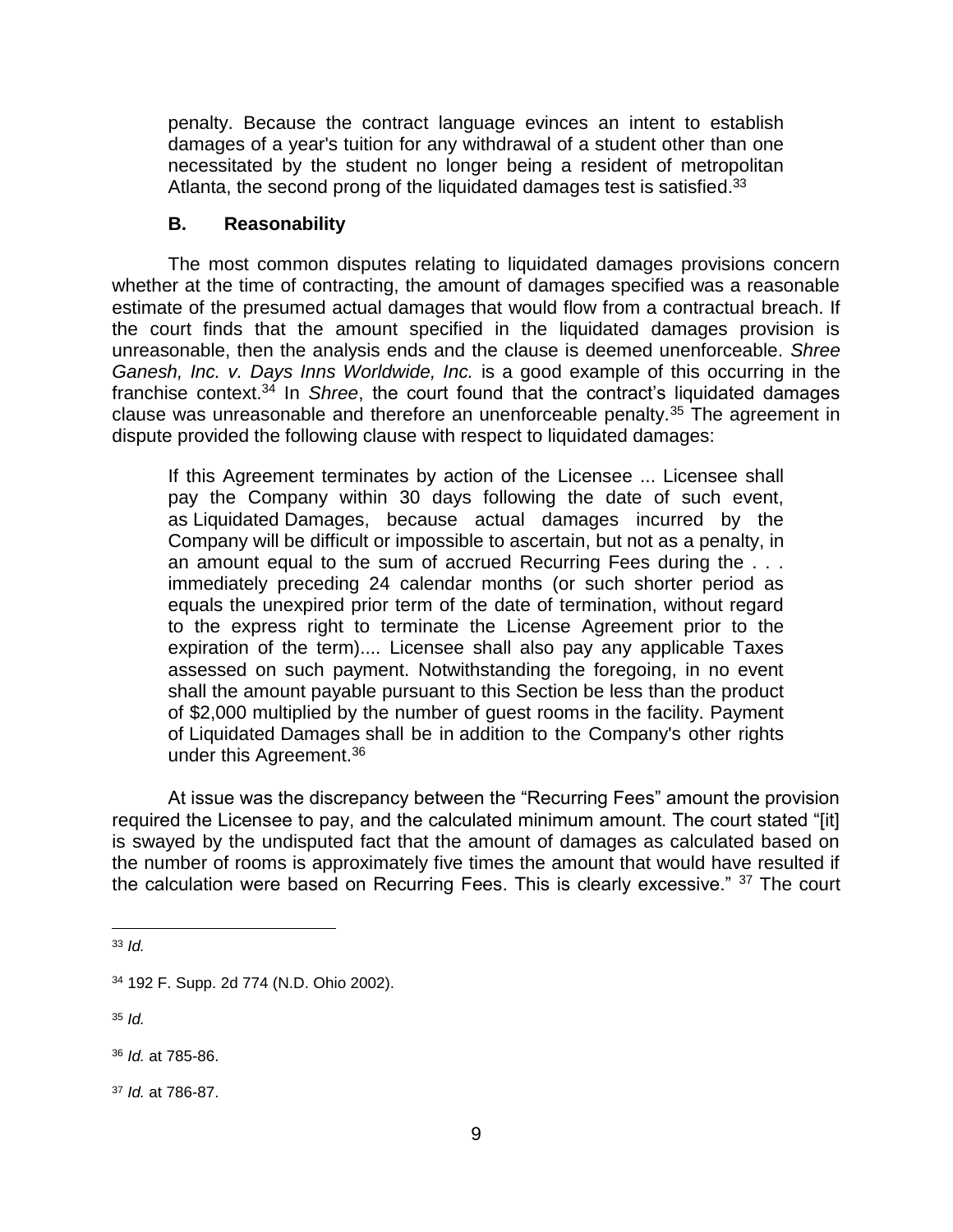then ruled that the liquidated damages clause was unenforceable and invalid, granting partial summary judgment for the plaintiff and striking the entire stipulated liquidated damages provision.

In *Radisson Hotels International, Inc. v. Kaanam, LLC*, the court enforced a liquidated damages provision that required the franchisee to pay as liquidated damages an amount based on five percent of daily gross room revenue for the immediately preceding twelve months multiplied by two.<sup>38</sup> The parties had entered into an agreement with a twenty-year term and the franchisee was terminated one year into the term based on its failure to pay required license fees. When finding the clause reasonable, the court noted that Radisson provided evidence that it routinely took two to four years to recruit, identify, evaluate, approve, and train a qualified hotel franchisee to replace a terminated franchisee. Evidence also showed that when one franchisee replaced another it took additional time for the new franchisee to reach the same level of profitability as the prior franchisee. In addition to obtaining liquidated damages, the court also permitted the franchisee to recover its actual damages for the time period prior to termination. The court properly found that the two types of damages were different. "Radisson receives one part of its actual damages (past-due fees) and a substitute for the other part of its actual damages (liquidated damages)." The court held that: "The award of liquidated damages will not preclude the recovery of actual damages when the former does not subsume the latter."

On the other hand, the liquidated damages provision in *Leisure Systems, Inc. v. Roundup LLC* was held unenforceable as a penalty because the provision was unreasonable.<sup>39</sup> The clause stated:

(c) Liquidated Damages. In the event this Agreement is terminated for any reason other than a default of [Franchisor], FRANCHISEE shall pay to [Franchisor] within fifteen (15) days after the effective date of termination, all sums then currently due and owing, plus liquidated damages in an amount to be determined as follows: (1) all sums then currently due and owing, plus the monthly average royalty and service fees paid or due to [Franchisor] from FRANCHISEE for the three year period immediately preceding the effective date of termination . . . (2) multiplied by the number of months remaining in the term of the Agreement; (3) which amount shall be reduced to the present value of such payments as of the date of termination assuming that such payments are made in equal amounts on January 1 of each calendar year remaining in the term of this Agreement, utilizing an interest rate of five percent . . . .

When analyzing the clause, the court held that the use of the monthly average royalty and service fees paid or due by the franchisee for the three years immediately preceding termination was reasonable. The amount relied on historical figures, would consider the individual circumstances of that franchisee, and the losses would be

<sup>38</sup> 2011 WL 98129 (D. Minn. Jan. 12, 2011).

<sup>39</sup> 2012 WL 5378302 (S.D. Ohio Oct. 31, 2012).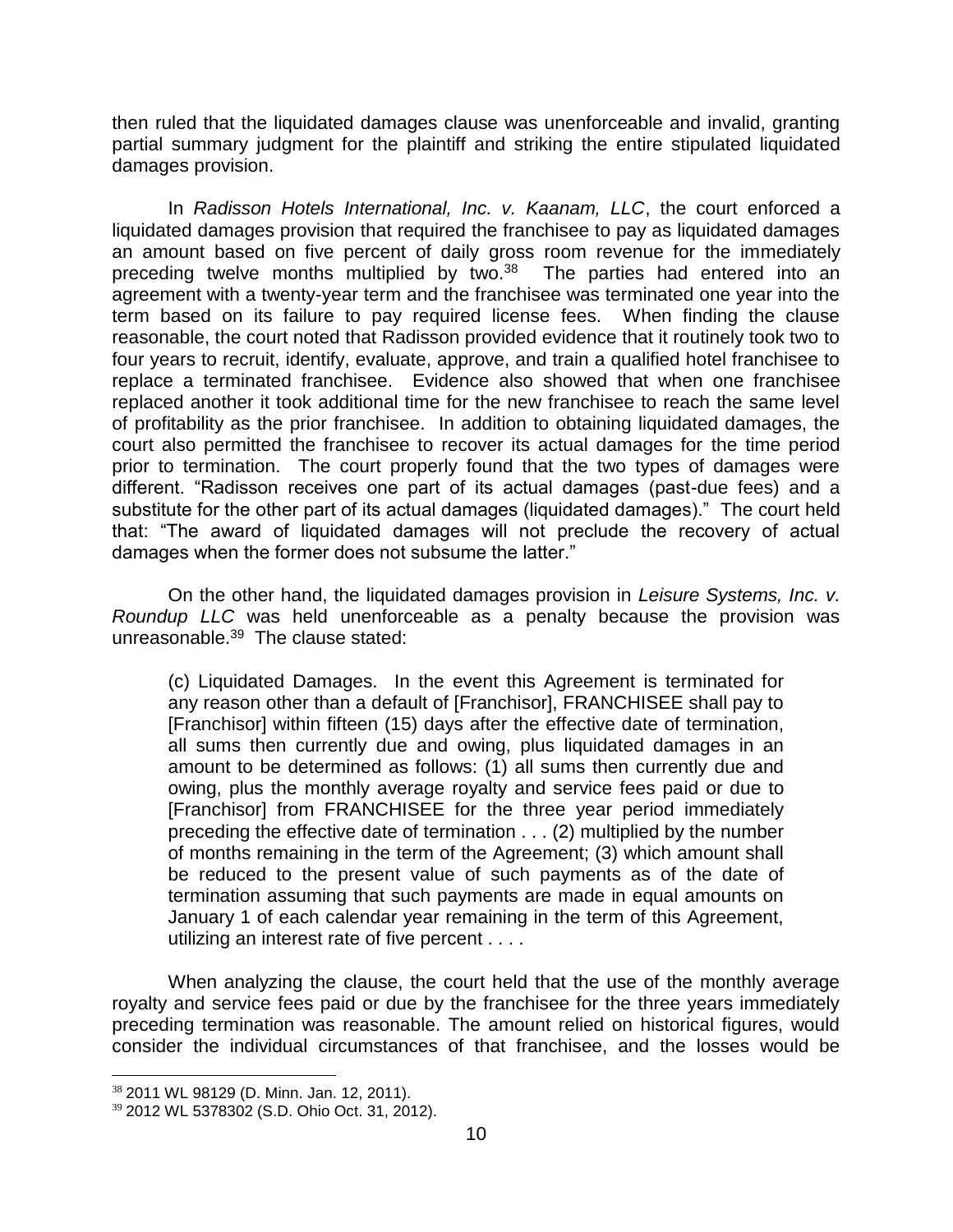difficult to predict in the future. The court also found that the time period used was reasonable. The court held that the inclusion of a component for past due amounts in the liquidated damages clause rendered the clause an unenforceable penalty. The clause required the payment of past due amounts at the time of termination, but also required them to be paid prospectively for all of the remaining months on the contract. The court could also not discern any correlation between the past due amounts and the actual losses to be sustained by the franchisor going forward.

# **C. Unascertainability**

<span id="page-12-0"></span>Finally, for a court to find a liquidated damages clause valid and enforceable, the parties must not have been able to easily calculate damages that would result from the breach. This analysis is context and fact-specific, but normally not a frequent issue when it comes to the enforcement of liquidated damages provisions. In *Turner*, the court held that the damages flowing from the defendant-parent's breach was difficult to estimate because of circumstances concerning the particular school in question. The court stated that "[t]he school, which was not fully enrolled, operated at a fiscal loss, so each student's tuition was used to defray losses. When the contract was signed, the impact that one student's withdrawal would have on the overall financial condition of the school could not be accurately estimated since the final enrollment and final budget for the next school year was unknown." Situations where damages could be readily calculated on past amounts owed, for example, would not qualify for liquidated damages since the amounts would be ascertainable.

# <span id="page-12-2"></span><span id="page-12-1"></span>**VI. Drafting Liquidated Damages Provisions**

# **A. Best Practices for Drafting Liquidated Damages Provisions**

"It is virtually the unanimous rule of all jurisdictions that whether a stipulation is for liquidated damages or a penalty is a question of law for the court."<sup>40</sup> While many of the factors that courts use to determine the validity of a liquidated damages provision may vary state-by-state, the underlying dispute of whether a liquidated damages provision is a valid and enforceable part of the franchise agreement will be decided by the court or arbitrator. To that end, it is important that a party that may one day seek to enforce a liquidated damages provision ensure that it has taken the best possible steps to facilitate a positive judgment from the court or arbitrator on this question.

The following tips should be considered when drafting a liquidated damages provision or reviewing an existing provision for the purposes of determining enforceability. While these "best practices" do not necessarily guarantee the enforceability of a particular liquidated damages provision, they will certainly help undermine the breaching party's ability to claim that the provision is invalid.

# <span id="page-12-3"></span>1. Specify Damages

 $\overline{a}$ <sup>40</sup> *Leisure Sys. v. Roundup LLC*, 2012 U.S. Dist. LEXIS 155948 (S.D. Ohio Oct. 31, 2012).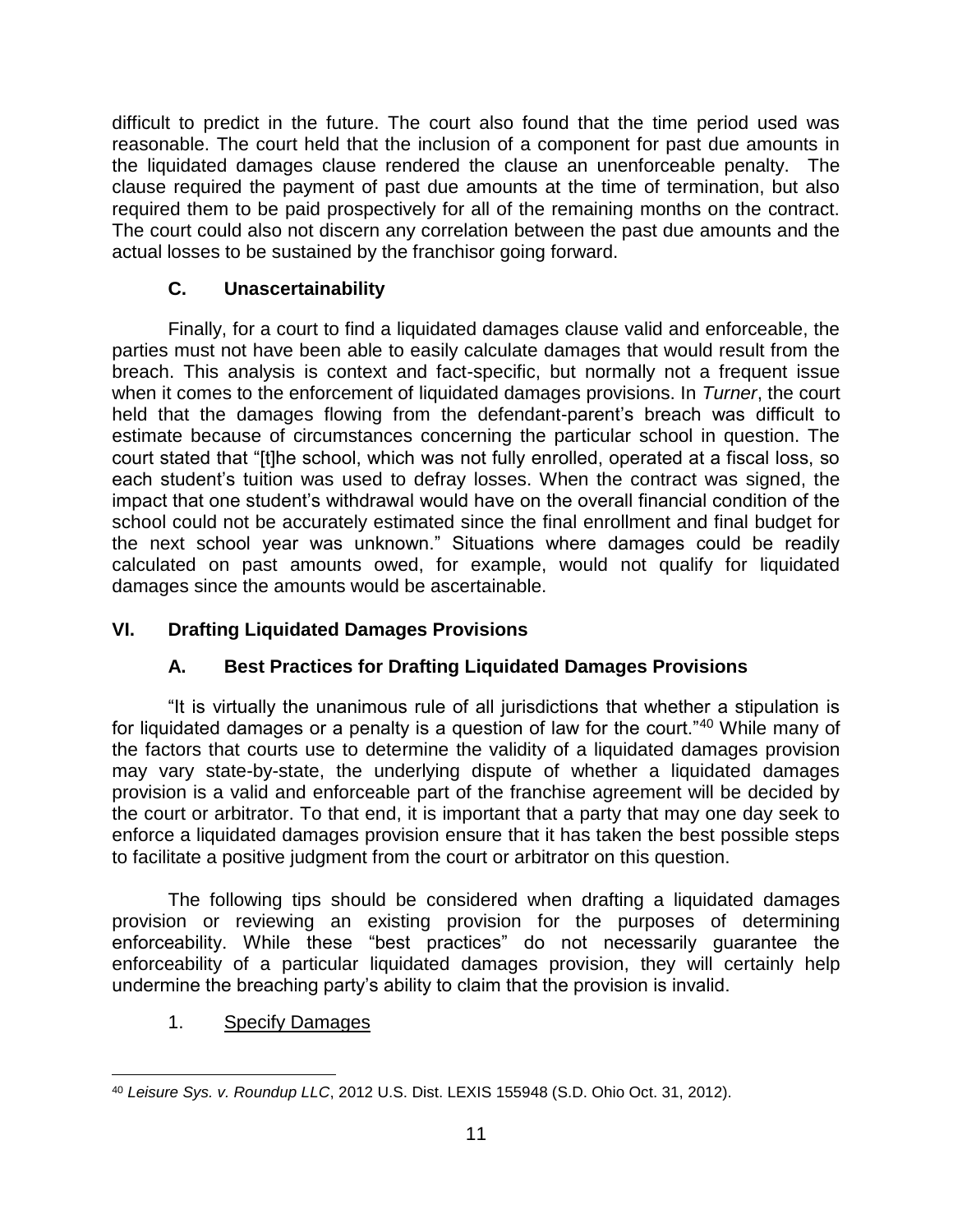First, the liquidated damages provision should clearly state that the damages at issue are difficult to formulate, uncertain, and inexact at the time of the franchise agreement. Absent the inclusion of this key language, the odds of success with respect to enforcement of the liquidated damages provision can decrease.<sup>41</sup> The court or arbitrator would need to glean the necessary evidence of intent from the surrounding circumstances and other available evidence.

#### <span id="page-13-0"></span>2. Clearly State the Clause Is Not a Penalty

Proper construction of a liquidated damages provision should always include language that clearly states that the parties do not consider the clause to be a penalty. For the party enforcing the liquidated damages provision, such an addition can only increase the likelihood that a court will find the clause to be valid and enforceable. In *Days Inn of America, Inc. v. Patel*, a hotel franchisor sued a franchisee for breach of contract, and asserted a claim for liquidated damages. The court granted summary judgment in favor of the franchisor and found that the liquidated damages provision in the franchise agreement was valid and enforceable. Finding that the liquidated damages clause was not punitive, the court articulated that the franchisee admitted such because the section "clearly states that the clause is not a penalty."<sup>42</sup>

## 3. Consider All of the Provisions in the Contract and How They Interact

<span id="page-13-1"></span>"In drafting a liquidated damages clause, special concern should be used to understand its relationship to other provisions in the contract or in the law."<sup>43</sup> For example, under New York law, a force majeure clause "excuses a party from performing its obligations if the failure is caused by a condition outside its control, such as a performance failure caused by a natural disaster."44 If a franchise agreement has a force majeure clause associated with the terms of performance, can a liquidated damages provision still be enforced against the non-performing party? These are important questions to ask when evaluating whether a liquidated damages clause will operate effectively and consistently with the parties' intentions.

The answer to these types of questions may depend on whether the force majeure clause includes a carve-out exempting certain events (such as labor unrest,

 $\overline{a}$ <sup>41</sup> It is worth mentioning, however, that inclusion of said language is necessary but not sufficient to prove that a liquidated damages provision is enforceable. In the *Ganesh* case mentioned previously, the franchisor included language stating that actual damages incurred at the time of contracting were difficult and impossible to ascertain, yet the court still concluded after conducting its own review that the damages amount was clearly excessive.

<sup>42</sup> 88 F. Supp. 2d 928, 936 (C.D. Ill. 2000).

<sup>43</sup> Larry A. DiMatteo, A Theory of Efficient Penalty: Eliminating the Law of Liquidated Damages, Am. Bus. L. J. 673 (2001).

<sup>44</sup> *Premier Entm't Biloxi LLC v. U.S. Bank Nat'l Assoc. (In re Premier Entm't Biloxi LLC)*, 445 B.R. 582, 591 n.24 (S.D. Miss. 2010).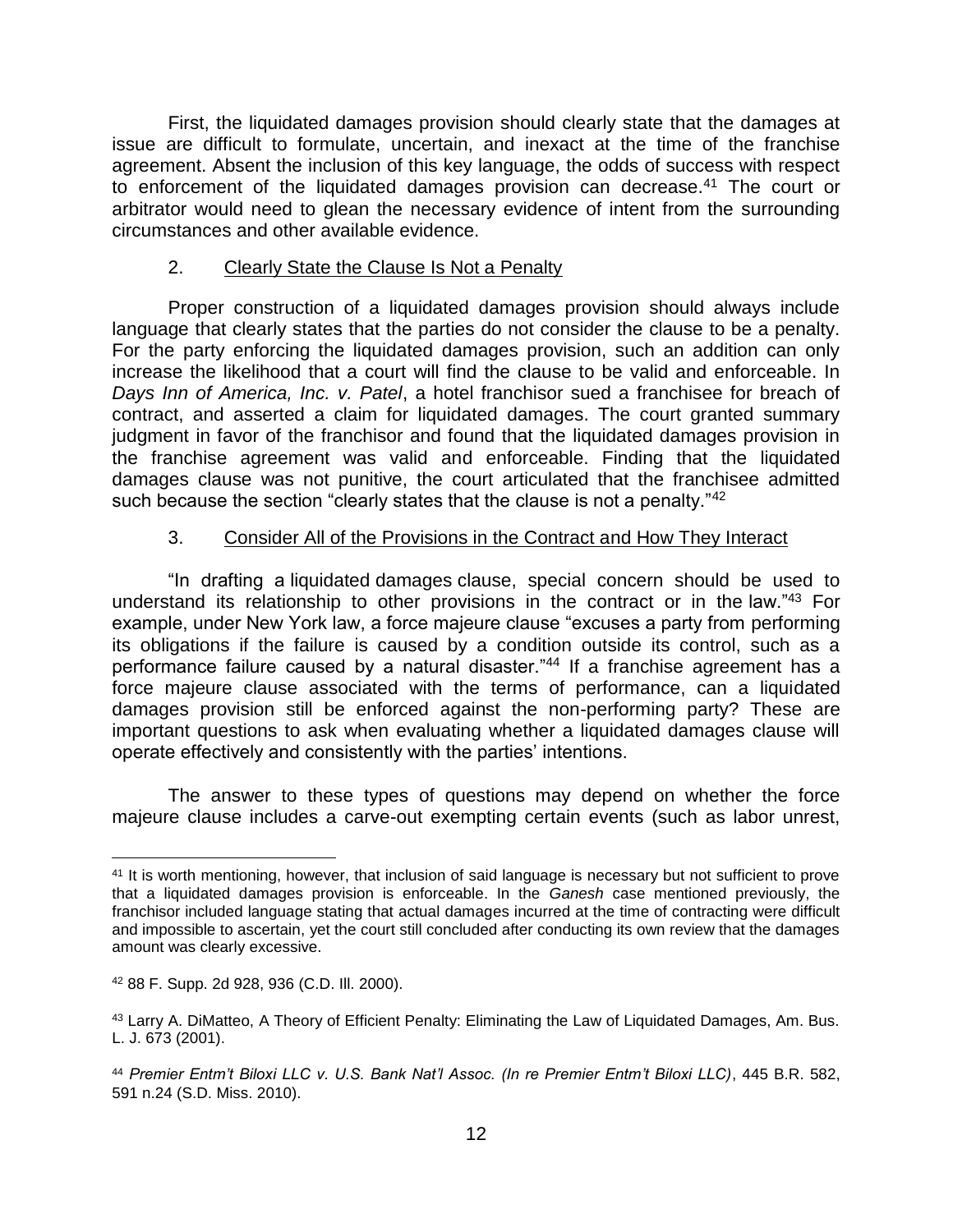increases in prices, change of law, etc.), or if the non-performing party must first attempt to mitigate its damages before relying on the non-performance out.

Because franchise agreements can drastically vary according to the goals and interests of the contracting parties (and also the type of business), it is important that all sides understand that the franchise agreement as a whole can impact how the liquidated damages provision is enforced, and act accordingly.

# 4. Choose Your Language Carefully

When drafting a liquidated damages clause, it is imperative to avoid language that may signal to the court that the provision could potentially be invalid based on content alone. The words "penalty," "deterrent," "discipline," "punishment," or anything similar should never be included in a liquidated damages clause. Additionally, a liquidated damages provision should not include language that suggests that the liquidated amount is greater than the actual damages expected. This was the case in *Shree*, and the court ultimately found that the liquidated damages clause was an unenforceable penalty.<sup>45</sup> Further, language that suggests that damages would be easy to calculate at the time of the breach should also be avoided, as that has the potential to invalidate the liquidated damages provision.

# 5. Consider the Reasonableness of the Recovery

It is important to keep in mind the reasonableness of the recovery contemplated by the liquidated damages provision. There are a variety of factors a court or arbitrator may consider. While the focus is normally on whether the liquidated damages provision is reasonable at the time of contracting, courts and arbitrators may consider the total value of the contract; historical profits or other information from when both parties were performing as intended under the agreement; the time period over which the damages are calculated; the difficulty of determining damages and the risks involved; and the difference between the liquidated damages amount and actual damages or the amounts the party seeking liquidated damages would have received had the other party performed. In general, courts and arbitrators will not enforce a liquidated damages provision that seems like a penalty. The more factors supporting the liquidated damages formula, the more likely it will be enforced as written.

# 6. Think About the State Law Governing Your Agreement

Because liquidated damages provisions are governed by state law, it is important to know the law that governs the franchise agreement. Some states may focus on certain criteria when determining whether to enforce a liquidated damages provision. For example, under New York law, "when analyzing whether liquidated damages provisions in franchise contracts function as penalties, courts often scrutinize the length

 $\overline{a}$ <sup>45</sup> *See* 192 F. Supp. 2d 774, *supra* note 34.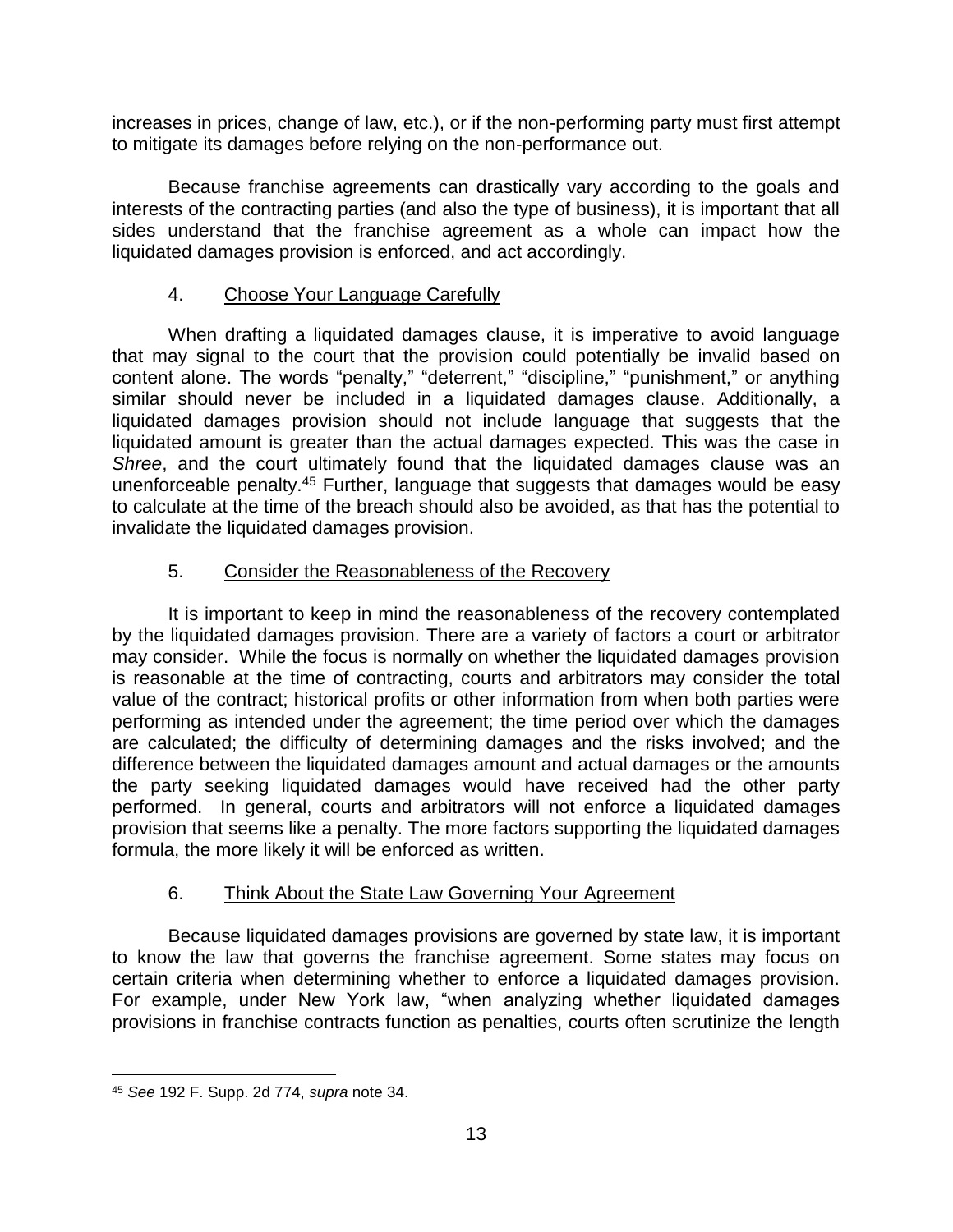of time the liquidated damages provision compensates the franchisor."<sup>46</sup> Thus, state law should always be considered before seeking enforcement of a liquidated damages provision. For this and other reasons, it should also be considered before selecting a particular state's law to govern the franchise agreement.

Certain states such as Minnesota and North Dakota vary substantially from the rest of the nation and provide good examples of situations where a liquidated damages provision is materially limited and/or cannot be enforced as written as a matter of state law. Under the Minnesota Franchise Act, parties are precluded from seeking liquidated damages on the basis of a premature termination of a franchise license agreement. A liquidated damages provision can be used if the court determines that the provision is a reasonable method for calculating actual lost profits.

North Dakota has completely taken away the option of including a liquidated damages provision in a franchise agreement. Under North Dakota's State Franchise law, the State Securities Commissioner has the authority to determine certain provisions invalid in a franchise agreement. Pursuant to Section 51-19-09 of the Act, the Securities Commissioner has found liquidated damages provisions to be "unfair, unjust or inequitable" to North Dakota franchisees, thus eliminating its ability to be enforced or included under North Dakota franchise law.

Other states are more favorable to liquidated damages provisions. For example, some states include favorable court procedures for obtaining default judgments if damages are liquidated. "Under Florida law, non-breaching parties may secure a default judgment if the agreement provides for liquidated damages, but not if the agreement provides for unliquidated damages, as the defaulting party has a due process entitlement to notice and an opportunity to be heard as to the presentation and evaluation of evidence necessary to a judicial interpretation of the amount of unliquidated damages."<sup>47</sup>

# **B. Examples of Liquidated Damages Provisions Found to be Valid**

## <span id="page-15-0"></span>*. . . in the hotel context*

 $\overline{a}$ 

In *Ramada Franchise Systems, Inc. v. Motor Inn Inv. Corp.*, the issue of whether a liquidated damages provision was valid and enforceable was raised and had to be resolved by the Georgia courts. The applicable provision stated:

15. Default. Any of the following events will constitute a default and be good cause for Ramada to terminate the License without prejudice to any other rights or remedies which Ramada may have and exercise: ...

<sup>46</sup> *Captain D's, LLC v. Arif Enters.*, 2010 U.S. Dist. LEXIS 129242, at 25 (M.D. Tenn. Dec. 6, 2010) (citing *Howard Johnson Int'l Inc. v. HBS Family*, 1998 U.S. Dist. LEXIS 11040 (S.D.N.Y. July 21, 1998)).

<sup>47</sup> *Bodygear Activewear, Inc. v. Counter Intelligence Servs.*, 946 So. 2d 1148, 1150 (Fla. 4th Dist. Ct. App. 2006).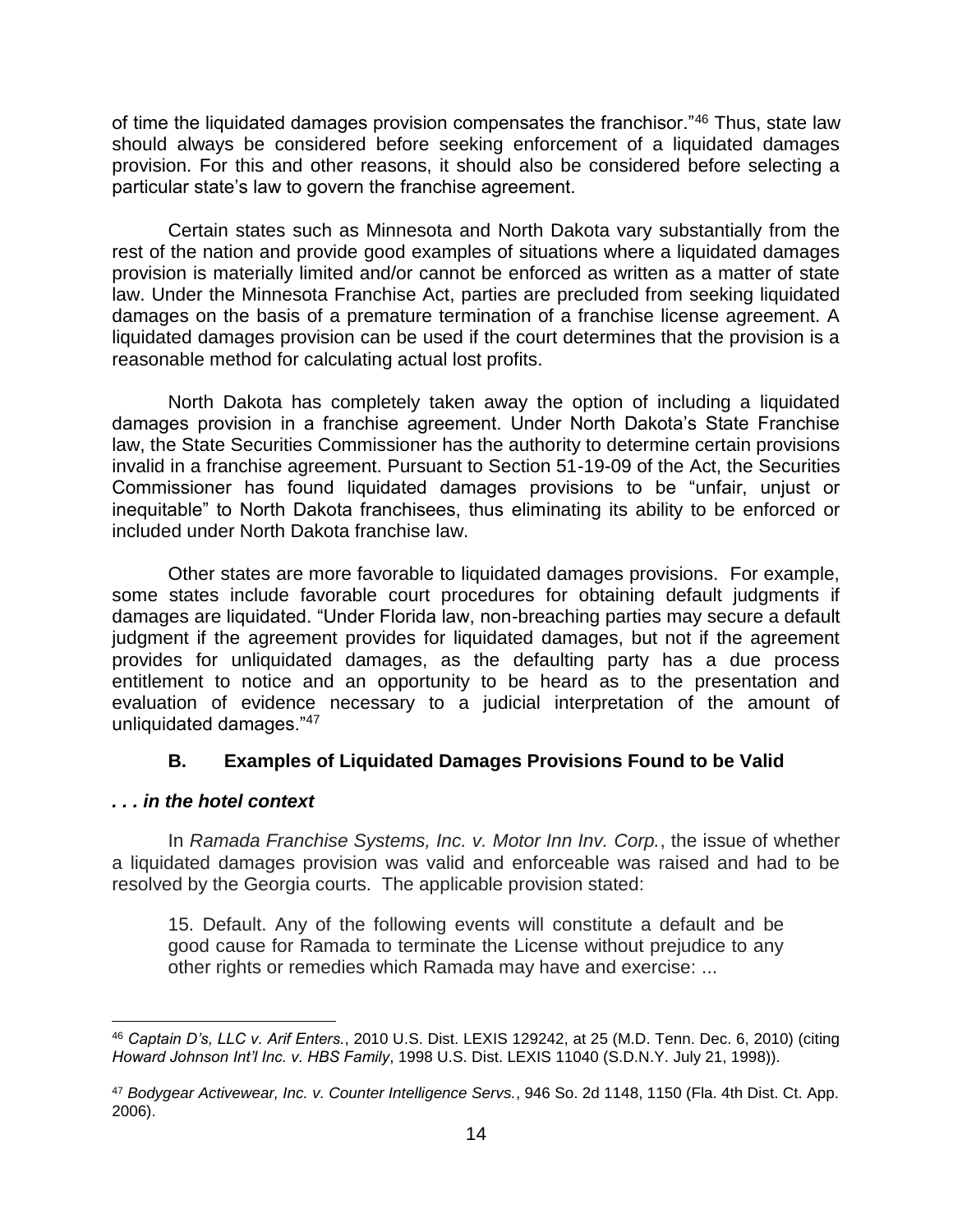(b) Licensee ceases to operate the Hotel, defaults under any lease or sublease of the Hotel, or loses possession or the right to possession of all or a significant part of the Hotel, provided that if the loss of possession is due to governmental exercise of eminent domain, or if the Hotel is damaged or destroyed by fire or other casualty; then the provisions of Section 16 [Loss of the Hotel by Condemnation or Casualty] shall apply.

If the License is terminated pursuant to ... (b) ..., Licensee will immediately pay Ramada (as liquidated damages for premature termination and not as a penalty or as damages for any breach of the Agreement or as a substitute for other payments due to Ramada) an amount equal to the greater of (x) \$50,000 or (y) the sum of all monthly payments required under Section 6 [Fees] during the 24 months preceding termination (or such shorter number of months between the date of termination and the date of expiration of the term of the License).

Licensee will pay all costs, expenses and reasonable attorneys fees incurred by Ramada in enforcing the terms and conditions of this Agreement."<sup>48</sup>

The court found that this liquidated damages provision was valid and enforceable because:

- "The harm caused by a breach in this case is of a kind that is difficult or impossible to estimate accurately."
- "The intent of the parties can be determined from the language of the contract construed as a whole, in addition to the language in the liquidated damages clause and the special circumstances of the case."
- "The language of the agreement evidences an intent on behalf of the parties to provide for liquidated damages, rather than a penalty."
- "The stipulated sum was a reasonable pre-estimate of the probable loss."

#### *. . . in the station ownership context*

 $\overline{a}$ 

An Illinois federal court upheld the enforceability of Mobil's liquidated damages provision, which stated:

*Liquidated Damages*. It is understood that Mobil is relying on sales to Dealer of the minimum product quantities set forth in Article II, Paragraph A, and that any repudiation of this Agreement and failure to purchase

<sup>48</sup> *Ramada Franchise Systems, Inc. v. Motor Inn Inv. Corp.*, 755 F. Supp. 1570, 1572 (S.D. Ga. 1991).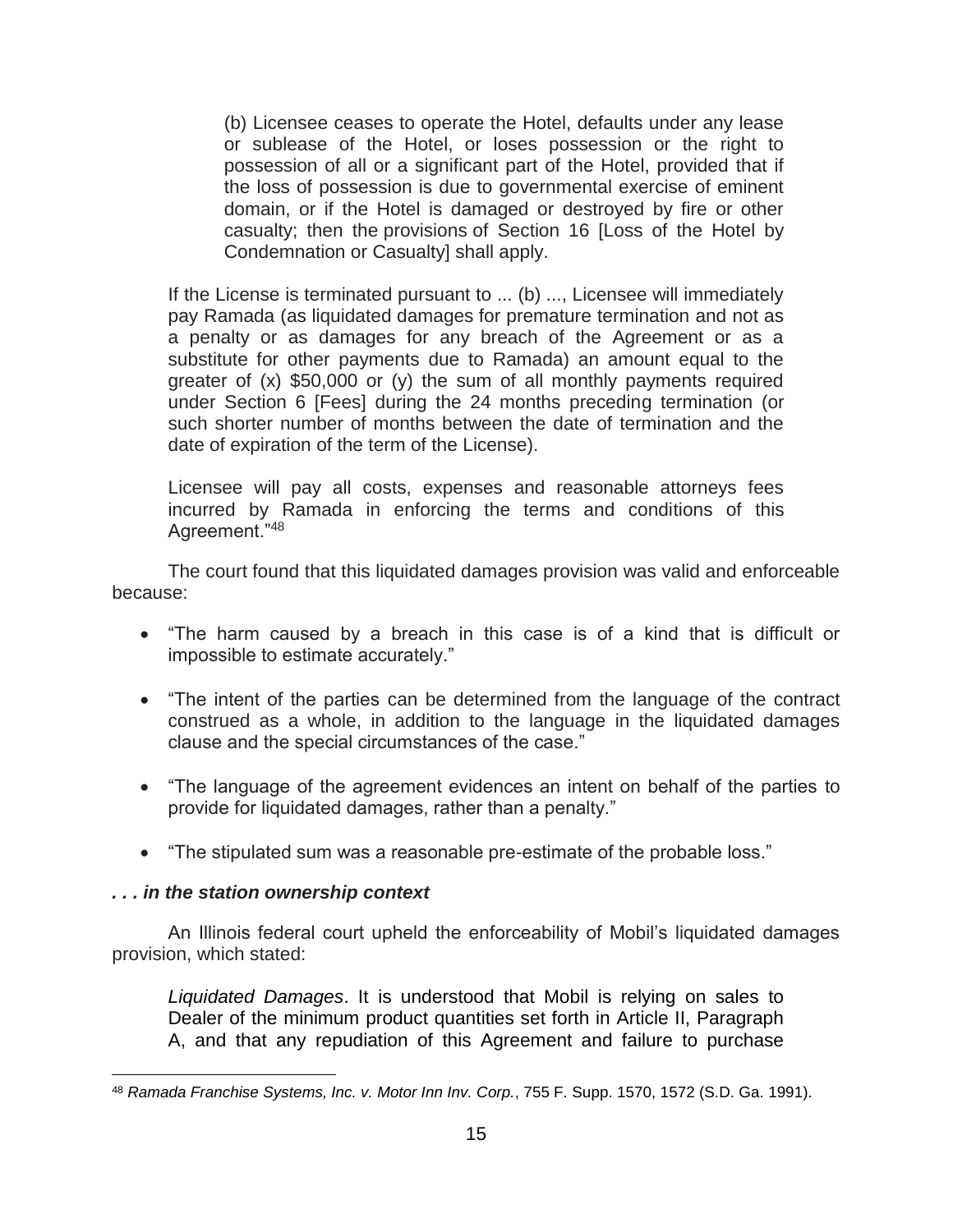those minimum product quantities by Dealer will result in serious losses to Mobil. Dealer and Mobil acknowledge that the amount of those losses is and will be difficult to determine. It is agreed, therefore, that upon any repudiation of this Agreement by Dealer, Dealer shall pay to Mobil, as liquidated damages to compensate for such losses, two cents per gallon multiplied by the minimum number of gallons set forth in Article II, Paragraph A, measured from the time of repudiation to the end of the term of this Agreement. The damages here liquidated are confined to losses resulting from the Dealer's repudiation of this Agreement, and shall not affect such other rights and remedies as Mobil may have under this Agreement and under applicable law including, but not limited to, the PMPA and the Uniform Commercial Code."<sup>49</sup>

The court found that this liquidated damages provision was valid and enforceable because the damages were a reasonable estimate of the actual damages that Mobil would be entitled to from the dealer. The language of the liquidated damages provision also reflects the qualities that the *Ramada* court used to conclude enforceability. Here, the provision and the court's analysis establishes intentionality, reasonability, and ascertainability–all necessary qualities to prove that a liquidated damages provision is valid and enforceable under the law.

#### *. . . in the restaurant context*

In *Captain D's, LLC v. Arif Enters.,<sup>50</sup>* the United States District Court for the Middle District of Tennessee entered an order awarding the franchisor liquidated damages in the amount of \$719,031.54 as a result of the franchisee's breach of numerous License Agreements. Captain D's filed suit in federal court, alleging a breach of the License Agreements signed with one of its franchisees, which required the franchisee to operate five Captain D's franchise restaurants according to the standards and uniformity of operation provisions in the License Agreements. The liquidated damages provision stated:

Upon termination of this Agreement . . ., all rights of Licensee hereunder shall cease, and Licensee shall pay to Licensor all sums then due plus damages for the right to receive the royalty fees for each year or portion thereof remaining in the original term of this Agreement, together with any other damages suffered by Licensor as a result of such default, and Licensee shall have no further claim hereunder. . . . Licensee shall pay to Licensor in addition to any amounts found to be due and owing, all expenses incurred by Licensor as a result of any such default, including reasonably attorneys' fees. . . .

<sup>49</sup> *Mobil Oil Corp. v. Flores*, 175 F. Supp. 2d 1080, 1081 (N.D. Ill. 2001).

<sup>50</sup> 2010 U.S. Dist. LEXIS 129242 (M.D. Tenn. 2010).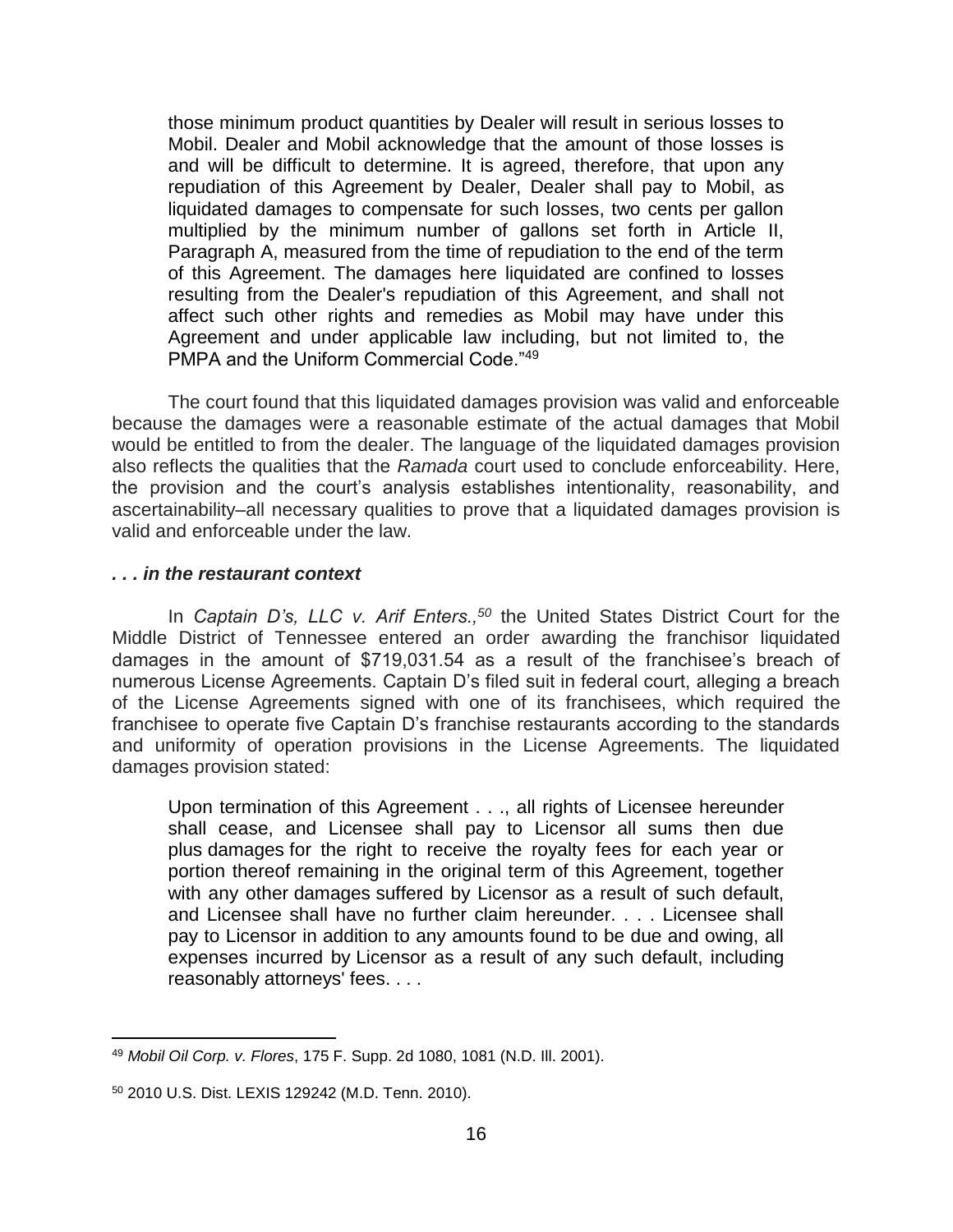At issue was the portion of the liquidated damages provision that required defendant to pay plaintiff future royalty fees for the remaining length of the franchise agreement. The defendants attempted to argue that the provision was an unenforceable penalty, but the court easily rejected this assertion, stating that the defendants failed to provide any support for that contention. Further, the court in Captain D's articulated a litany of analogous cases which found future fees to be reasonable under a liquidated damages provision.<sup>51</sup>

# **C. Examples of Liquidated Damages Provisions Found to be Invalid**

## <span id="page-18-0"></span>*. . . in the services context*

In *Telenois, Inc. v. Village of Schaumburg*, the Plaintiff cable television franchise brought an action against the franchisee, seeking to recover \$100,000 that defendant took and retained pursuant to a franchise agreement between the parties.<sup>52</sup> The court ruled that the liquidated damages provision was an impermissible penalty. The relevant parts of the provision read as follows:

With the signing of this Agreement Section, Franchisee [Telenois] shall reconfigure the system as follows:

(a) The Village will be served from a headend located within the Village limits.

(b) The cable plant will be converted from an active dual-trunk system to a single-trunk active system, with the physical integrity of the second trunk maintained for use as a backup. The active electronics of the second cable shall be removed.

(c) In areas currently served, amplifier cascades will be significantly reduced to worst-case levels of 25 amplifiers from the current level of 35 amplifiers.

(d) The return-line currently connected to Village Hall will be extended to the prairie Center for the Arts to allow live cablecasting from the Prairie Center.

(e) Two monitors will be installed inside the Village Hall to allow alphanumeric messages to be shown to visitors in the main business areas.

This system reconfiguration will be completed by December 31, 1988. Franchisee will provide the Village with an unconditional Letter of Credit in the amount of One Hundred Thousand Dollars (\$100,000) to be payable

<sup>51</sup>The time period of recovery is closely reviewed by the courts. *See Radisson Hotels Int'l, Inc. v. Majestic Towers, Inc.*, 488 F. Supp. 2d 953, 959-60 (C.D. Cal. 2007) (finding two years to be a reasonable time estimate for damages); *Century 21 Real Estate LLC v. Berosa Corp.*, 666 F. Supp. 2d 274 (E.D.N.Y. 2009) (enforcing a liquidated damages provision that calculated royalty payments for the 98 months remaining under the agreement); *Travelodge Hotels, Inc. v. Kim Shin Hospitality, Inc.*, 27 F. Supp. 2d 1377, 1382-83 (M.D. Fla. 1998) (finding a liquidated damage provision of five years for royalty payments reasonable where franchises breached an agreement not set to expire for 18 years). If the period is too long, a court may consider the provision to be a penalty.

<sup>52</sup> 256 Ill. App. 3d 897 (1st Dist.1993).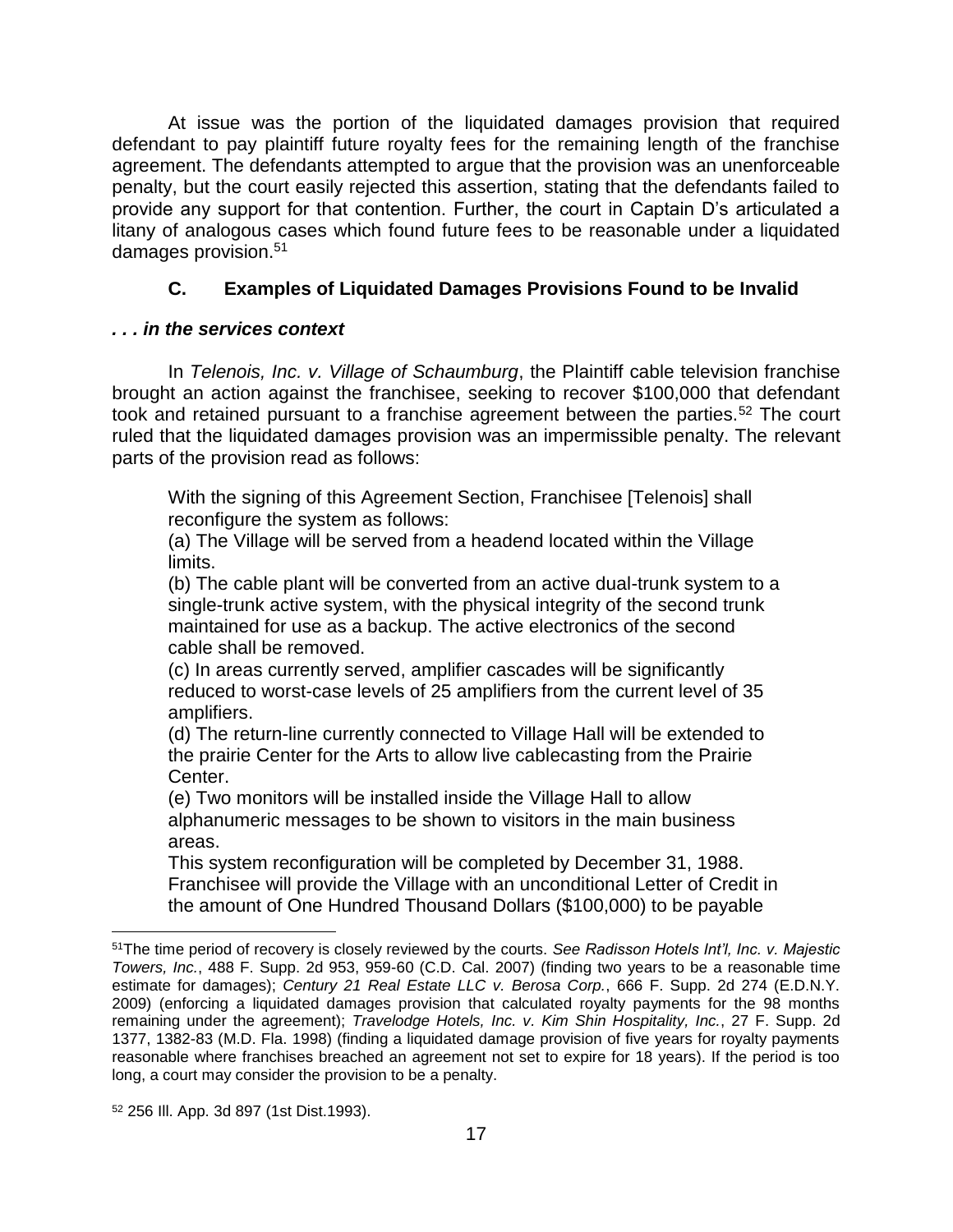to the Village. In the event the Franchisee fails to complete this reconfiguration by December 31, 1988, the Village will collect the full amount as a penalty."

The court concluded that the liquidated damages provision was unenforceable because of the unreasonably large amount the defendant was required to pay. Deposition testimony from Defendant-representatives made it clear that the provision was intended to be a penalty.<sup>53</sup>

#### *. . . in the hotel context*

*Howard Johnson Int'l Inc. v. HBS Family* involved a franchisor seeking \$224,000 in liquidated damages for the franchisee's termination of the franchise agreement.<sup>54</sup> The liquidated damages provision stated:

If this Agreement terminates by action of the Licensee or under Section 19(a) or (b), Licensee shall pay Howard Johnson within 30 days following the date of such event, as Liquidated Damages, because actual damages incurred by Howard Johnson will be difficult or impossible to ascertain, and not as a penalty, an amount equal to the sum of accrued Recurring Fees during the immediately preceding 24 full calendar months (or such shorter period as equals the unexpired Term at the date of termination, without regard to any express right to terminate the License prior to the expiration of the Term); provided, however, if the Facility has been open for less than 24 months, then the average monthly Recurring Fees since the Opening Date multiplied by 24, plus any applicable Taxes assessed on such payment. Notwithstanding the foregoing, in no event shall the amount payable pursuant to this Section be less than the product of \$2,000.00 multiplied by the number of quest rooms in the Facility.<sup>55</sup>

The court found the liquidated damages provision to be invalid because it set an absolute minimum liquidated damages payment in the last sentence. The court ruled that the fixed sum, on which the \$224,000 demand was based, was "not a reasonable estimate of the potential loss likely to be suffered because it does not take into account

<sup>53</sup> *Id.* at 902 ("George Longmeyer (Longmeyer) defendant's manager, testified at his deposition that 'the purpose of the letter of credit was to insure that they would [complete the reconfiguration in a timely manner]; and if they didn't, that letter of credit was to serve as a penalty to do so because of their lousy track record in the past of not completing things. That was the whole purpose of that letter of credit.' Likewise, Dr. Orton, defendant's cable consultant and drafter of section 31, wrote in his January 6th report that to assure that the reconfiguration was accomplished in a timely manner, the Village required the \$ 100,000 letter of credit, and structured it so as to be able to cash it as a penalty in the event of noncompletion." Defendant, on page 13 of its brief also conceded that section 31 imposed a penalty provision. As such, the letter of credit clause was against public policy and, therefore, unenforceable.")

<sup>54</sup> 1998 U.S. Dist. LEXIS 11040, at \*20.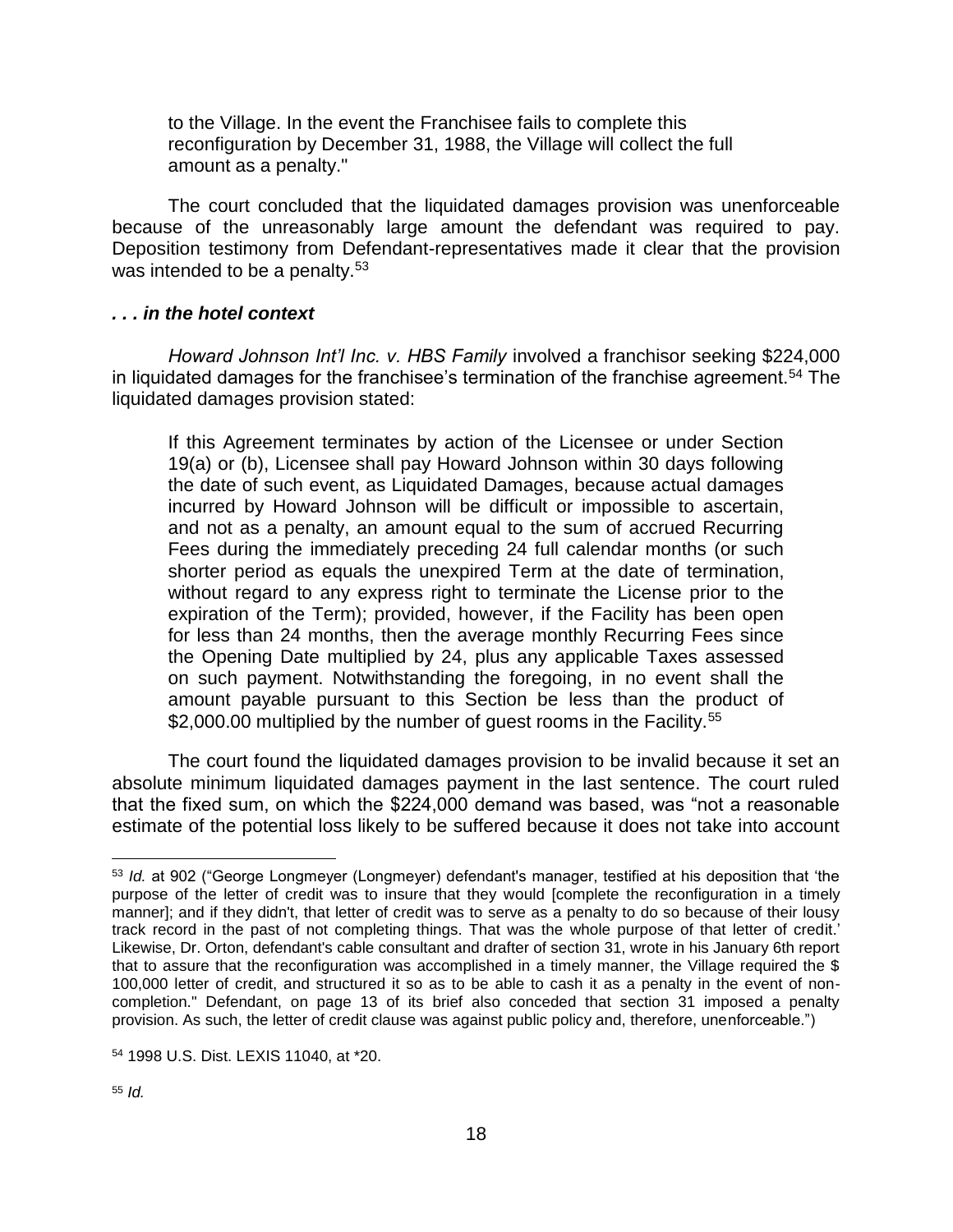the length of time remaining on the unexpired License Agreement at the time of default. Unlike the first method for calculating damages above, this 'estimate' is not proportional to the possible loss."<sup>56</sup>

An additional hotel franchise case that found the accompanying liquidated damages provision invalid is *Howard Johnson Int'l, Inc. v. Inn Development, Inc.*<sup>57</sup> *Captain D's, LLC* provides a succinct explanation of the liquidated damages provision. "In *Inn Development*, a franchisee breached the terms of a 15-year licensing agreement after approximately 1.5 years operating a hotel. In rejecting the contract's specified damages clause that is similar to the royalties damage provision here, the court noted that allowing for recovery over 13 years would result in an unwarranted windfall to Howard Johnson. In ruling the provision a penalty, the court noted that the amount requested was not a normalized dollar amount, that it was unreasonable to expect a franchisor to not mitigate its damages over the entire 15 year period, that such an award would go against public policy of discouraging economic waste, and that the damages were both speculative and unreasonable."<sup>58</sup>

## <span id="page-20-0"></span>**VII. Litigating Liquidated Damages Provisions**

State and federal courts have been consistent in articulating the necessary form and content a liquidated damages provision must embody for it to be found valid and enforceable. From this, there has developed a key set of defenses that are normally used by the party seeking to avoid application of a liquidated damages provision. That party generally bears the burden of showing why the clause should not be enforced as written. However, if there are doubts about the provision, courts will generally favor finding the clause to be unenforceable.

## A. Key Defenses

## 1. *Unenforceable Penalty*

A court will not enforce a liquidated damages provision that is against public policy.<sup>59</sup> "A clause which provides for an amount plainly disproportionate to real damage is not intended to provide fair compensation but to secure performance by the compulsion of the very disproportion. A promisor would be compelled, out of fear of economic devastation, to continue performance and his promisee, in the event of default, would reap a windfall well above actual harm sustained."<sup>6061</sup>

<sup>58</sup> *Id.*

 $\overline{a}$ <sup>56</sup> *Id.*

<sup>57</sup> 2009 U.S. Dist. LEXIS 82976 (D. S.D. 2009).

<sup>59</sup> *See Truck Rent-A-Center, Inc. v. Puritan Farms 2nd, Inc.*, 361 N.E. 2d 1015, 1018 (Ct. App. 1977) ("liquidated damage provisions will not be enforced if it is against public policy to do so and public policy is firmly set against the imposition of penalties or forfeitures for which there is no statutory authority").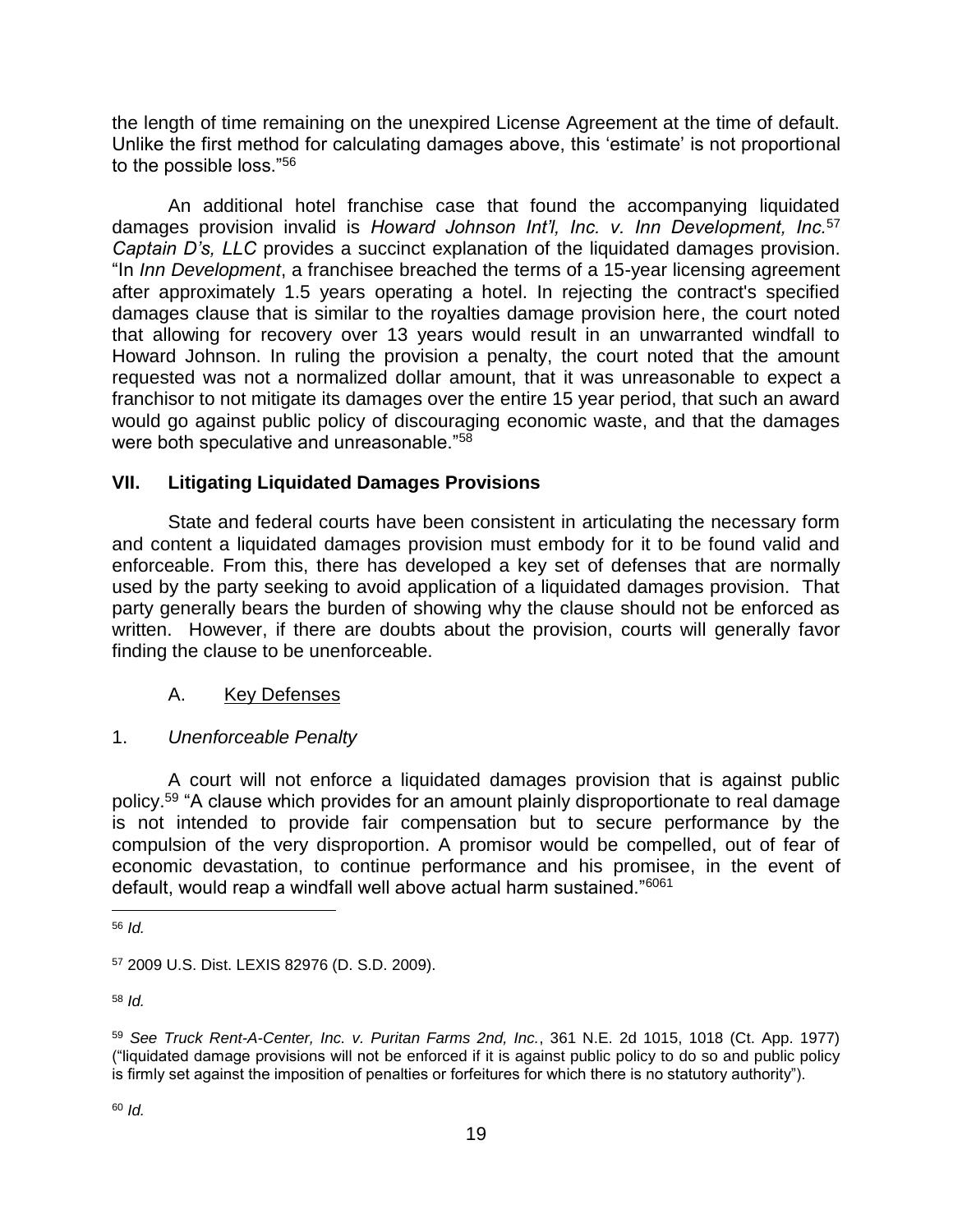A party seeking to defend against a liquidated damages provision should attempt to characterize the liquidated damages provision as a penalty that is not proportionate to or reasonably close to the damages incurred by the non-breaching party. This may be accomplished by comparing actual damages to the liquidated damages; highlighting the length of time over which the non-breaching party is being compensated; or arguing that the non-breaching party may receive double or duplicative recovery as a result of the liquidated damages provision.

#### 2. *Lack of Intent*

If the court concludes that the parties did not intend for the liquidated damages provision to cover the breach in question, then the breaching party will not be held liable for the stipulated damage amount. In *Ravenstar LLC v. One Ski Hill Place LLC,*<sup>62</sup> a group of company-condominium buyers defaulted on the contract that contained a liquidated damages provision allowing the seller to retain the buyers' deposits in the event of default. The plaintiff-appellants sought to invalidate the liquidated damages provision on the grounds that the parties did not intend to liquidate the damages because the contract allowed the seller to either (a) seek actual damages or (b) pursue liquidated damages. The Colorado Court of Appeals, disagreeing with the buyers, affirmed the judgment of the trial court, holding that "the parties in this case expressly intended to make liquidated damages one of the available remedies that [defendant] could pursue." Here, the mere presence of an option to seek actual damages did not render the liquidated damages provision invalid.<sup>63</sup>

To prevail on the argument that the parties did not intend to liquidate damages in the contract, courts look at the language of the contract, the facts associated with the case, and any other evidentiary support that would assist the judge in coming to a conclusion. The Minnesota Supreme Court articulated its approach in understanding intent in *Frank v. Jansen*, which involved a dispute arising out of a real estate transaction.<sup>64</sup> At issue was whether the parties intended for liquidated damages in the event of breach. The court stated that "whether the parties have stipulated for liquidated damages must be gleaned from the contract and all of the facts pointing to the intention of the parties. Before there can be a finding of liquidated damages, there must be evidence to support a finding that the parties intended the stipulated amount to be in lieu of compensatory damages."<sup>65</sup>

<sup>63</sup> *Id.* at ¶ 37.

 $\overline{a}$ 

<sup>65</sup> *Id.* at 93.

<sup>61</sup> *Rescuecom Corp v. Chumley*, 2011 U.S. Dist. LEXIS 31928 (N.D.N.Y. 2011) (court held that the stipulated damages provision constituted an unenforceable penalty because it was unconscionable under New York law).

<sup>62</sup> 2016 COA 11 (Jan. 28, 2016).

<sup>64</sup> 303 Minn. 86 (1975).